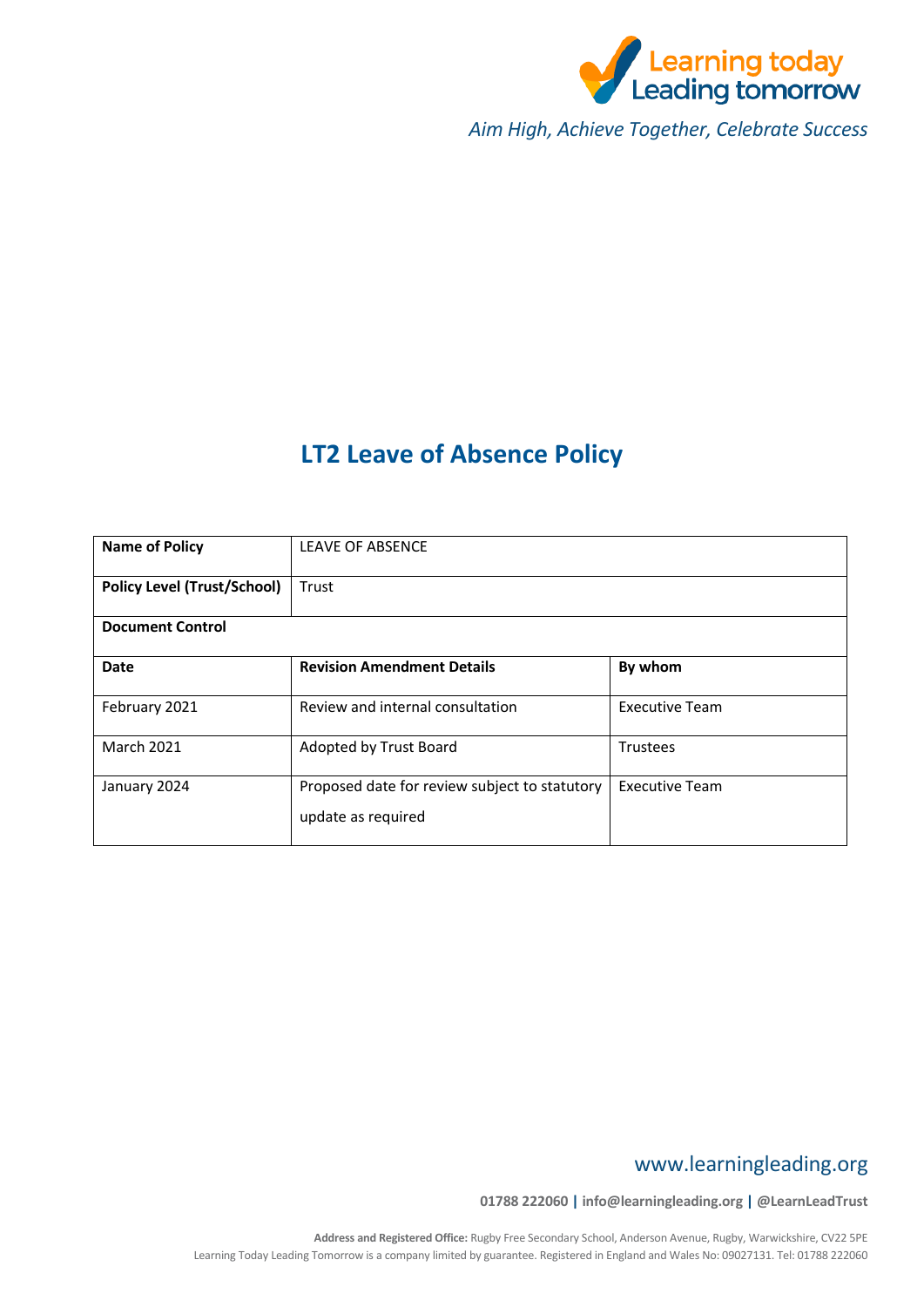

## **Table of Contents**

| 1.  |  |  |
|-----|--|--|
| 2.  |  |  |
| 3.  |  |  |
| 4.  |  |  |
| 5.  |  |  |
| 6.  |  |  |
| 7.  |  |  |
| 8.  |  |  |
| 9.  |  |  |
| 10. |  |  |
| 11. |  |  |
| 12. |  |  |
| 13. |  |  |
| 14. |  |  |
| 15. |  |  |
| 16. |  |  |
| 17. |  |  |
| 18. |  |  |
| 19. |  |  |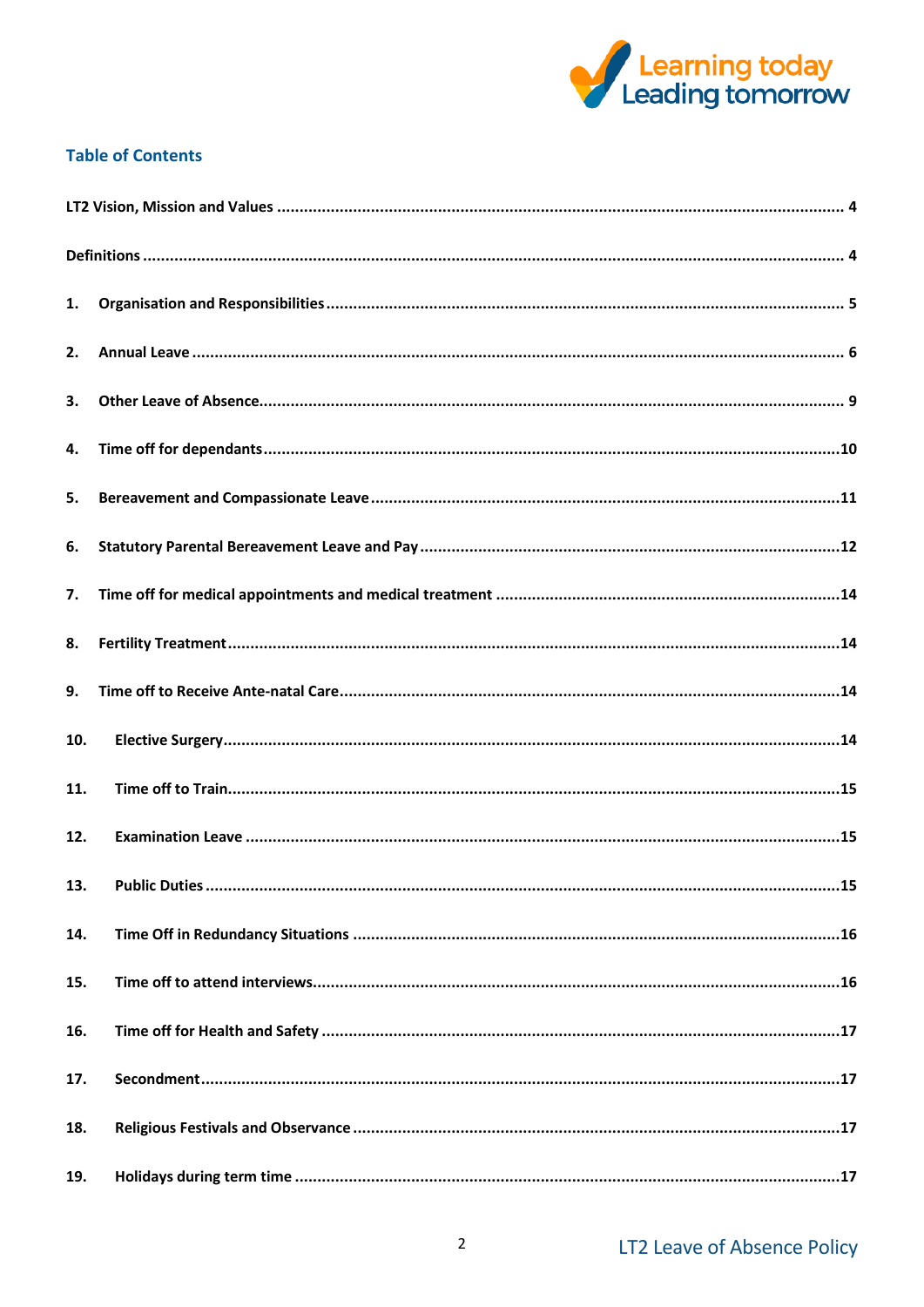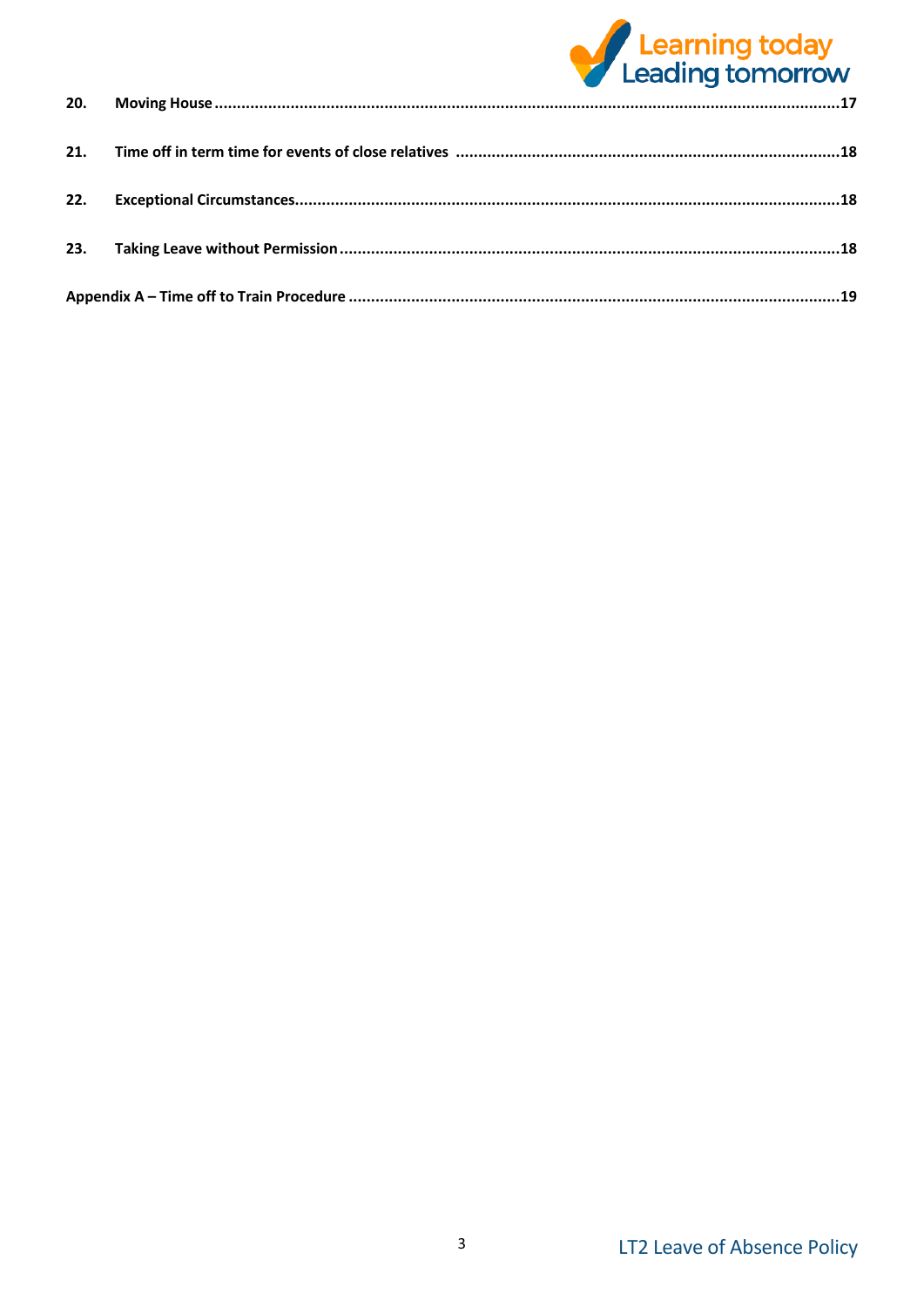

## <span id="page-3-0"></span>**LT2 Vision, Mission and Values**

#### Vision

Vision is to build a group of outstanding schools across phases, including specialist provision, to become (a mid-size) Trust that provides vibrant and inclusive learning environments in which every member of the learning community is passionate about learning. The Trust is led by a CEO who works closely with Headteachers who lead the two schools supported by a central team to support finance, HR, estates and governance.

#### Mission

LT2 Trust and schools will have a relentless focus on high achievement, supported by robust organisational structures and governance. We aim to give children and young people in our care the knowledge, skills and experiences to expand their minds and world view to enable them to develop a naturally inquisitive approach to learning and life, fit for an ever-changing world.

Ultimately, we will educate and support all children attending LT2 schools to grow into capable and contributing citizens who have developed the personal attributes and characteristics that will enable them to become considerate, self-reliant and confident young people who are ready for the next stage of their lives.

#### Values

The Trust Values underpin the mission and provide the basis on which LT2 schools can articulate the key behavioural characteristics that promote a positive philosophy. Our six values are unseen drivers of our behaviour as experienced by others and are designed to create a shared organisational culture:

- **Kindness –** The quality of friendliness, generosity, and consideration
- **Collaboration** The belief that working and learning with others will lead to greater success
- **Curiosity –** A strong desire to know and to learn
- **Resilience** The ability to recover quickly and learn from the difficulties we face
- **Respect** To appreciate the importance of understanding and admiration for others and self, honesty
- **Endeavour** The belief that hard work is needed to achieve something of which we can be proud

#### <span id="page-3-1"></span>**Definitions**

- Where the word 'Trust' is used in this document it refers to The Learning Today Leading Tomorrow Trust.
- Where the words 'Trust Board' are used it refers to the board of Trustees who set the vision for the Trust and hold the executive leadership team to account for delivering the Trust's strategic plan.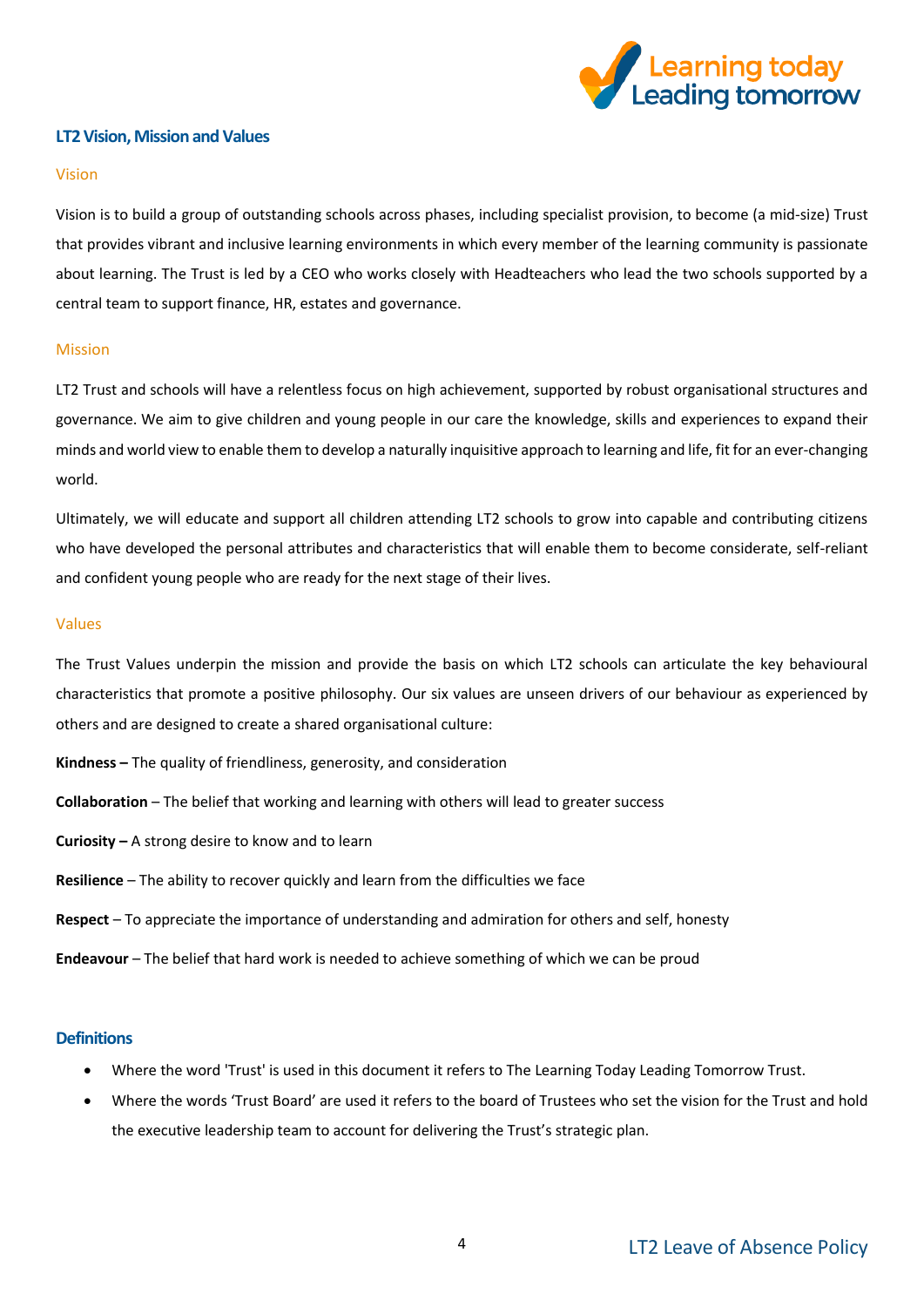

## <span id="page-4-0"></span>**1. Organisation and Responsibilities**

## 1.1 Introduction

Where possible, it is expected that all staff will try to arrange leave of absence during holiday periods for the trust. However, it is recognised that the nature of the working day and terms limits the flexibility of staff to take leave for personal reasons. Itis also important to bear in mind that requests for leave must be considered against the overall working arrangements of the different categories of staff and, in particular, the need for arrangements to be made to cover such absences.

The intention of this policy is to consider requests for annual leave and other leave which falls outside that covered under conditions of service, other polices or legislation. For example, arrangements in respect of adoption leave, maternity leave, parental leave and paternity leave can be found in the relevant policies. Reasonable requests for leave will be considered on an individual basis by the headteacher or CEO depending on nature of request. Any subsequent disputes will be resolved by the headteacher/CEO. Approval of annual leave will not be unreasonably withheld.

Generally, requests for leave must be made in writing to the relevant responsible individual. This may be via an online form (depending on the area of the trust).

It is recognised that, on some occasions, circumstances will arise that are not covered in this policy. In this case, the final decision on granting leave of absence will be at the discretion of the CEO.

#### 1.2 Definitions

For the purpose of this policy, ''Close relatives'' shall include: a spouse or partner, child, stepchild, grandchild, parent, stepparent, parent-in-law, grandparent, brother or sister, stepbrother or stepsister, brother or sister-in-law, guardian or ward.

#### 1.3 Guidance under this Policy

The Head of HR is responsible for providing advice and guidance under this policy and reviewing and updating the policy as required.

#### 1.4 Board of Trustees

**The Board of Trustees, as a corporate body, has the responsibility to set the strategic direction and objectives of all matters across the Trust.**

The Board of Trustees is responsible for ensuring that high standards of corporate governance are maintained

The Chair of the Trust is responsible for managing the CEO, Trustees and Governors under this policy.

#### 1.5 The Chief Executive Officer (CEO)

The CEO of Learning Today Leading Tomorrow Trust (LT2):

- Takes overall responsibility for the implementation of policies and procedures
- Must provide reports as appropriate to Trustees in relation to this policy
- Ensure that sufficient resources are allocated and authorised within the organisations budget to meet statutory procedures and standards across the Trust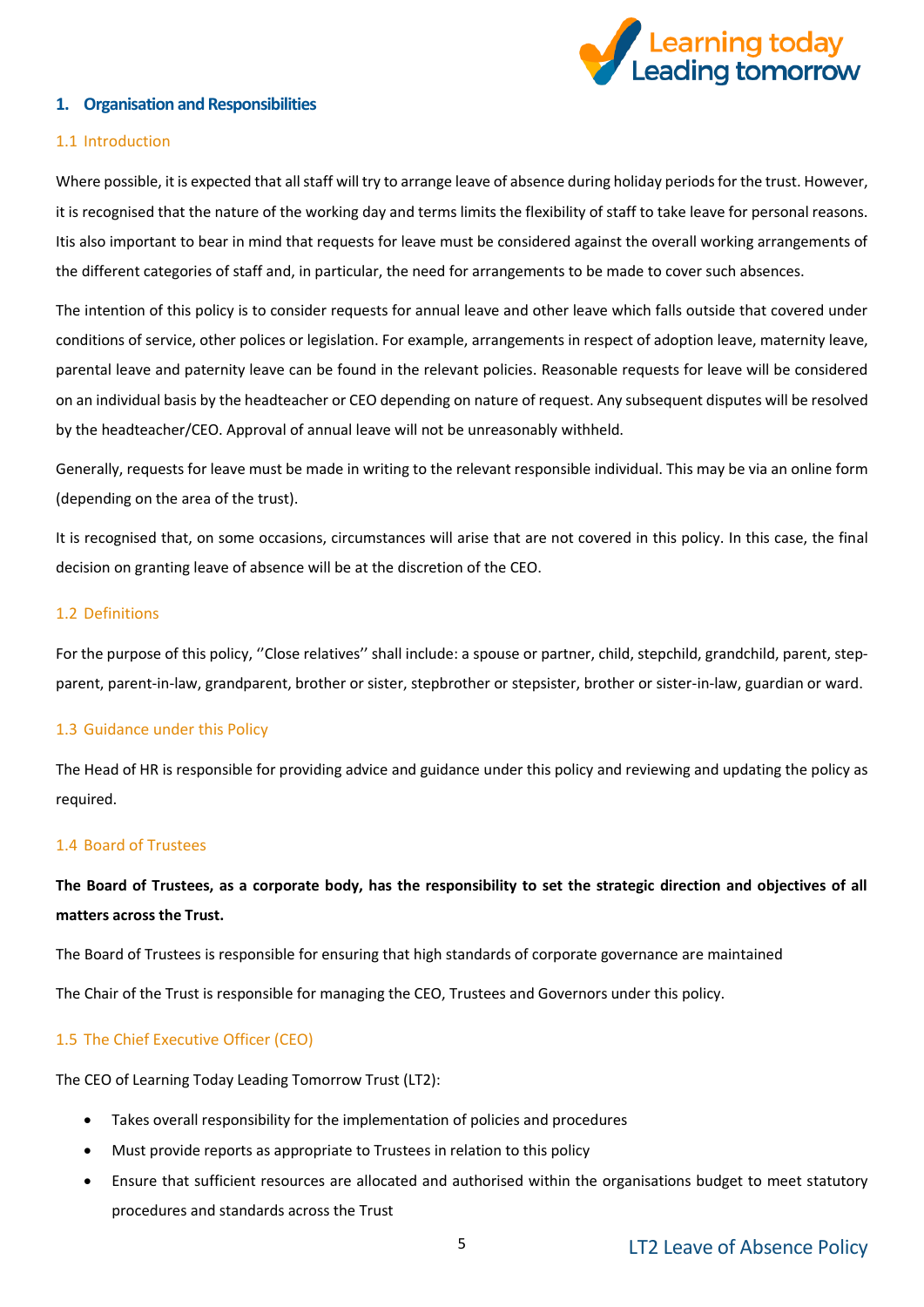

• Is responsible for managing the Headteachers and centrally appointed staff under this policy

## 1.6 Headteachers

Headteachers of LT2 schools are responsible for:

- The implementation of and compliance with this policy within their school ensuring competence in those staff who are responsible for and involved in the operation of this policy and associated guidance
- Identifying training needs
- Communicating this policy to all relevant people within the school
- Managing school-based teaching and associate staff under this policy

## 1.7 Senior and Middle Leaders (and other Supervisory Roles)

Although the Headteacher is responsible overall for the implementation of this policy in their school, managers have some specific responsibilities:

- Applying this policy within their own department and area of work
- Resolving any issues members of staff refer to them, informing the Headteacher of any issues to which they cannot achieve a satisfactory solution with the resources available to them
- Where required, conduct formal meetings, undertake relevant training in relation to this policy and ensure effective and competent operation of this policy

## 1.8 Other Employee Duties

All employees have a responsibility to:

- Comply with this policy and to co-operate with the schools' leadership and management on all matters relating to it
- Undertake any training recommended by their line manager

## 1.9 Related Policies and Procedures

- LT2 Family Friendly Policy Suite
- LT2 Disciplinary Policy and Procedure
- LT2 Gender Reassignment Policy
- LT2 Managing Sickness and Absence Policy

## 1.10 Review

This policy will be reviewed every three years subject to statutory updates.

These procedures have been agreed by the board of trustees, who will approve them whenever reviewed.

## <span id="page-5-0"></span>**2. Annual Leave**

The trust's Holiday Year runs from 1 September to 31 August.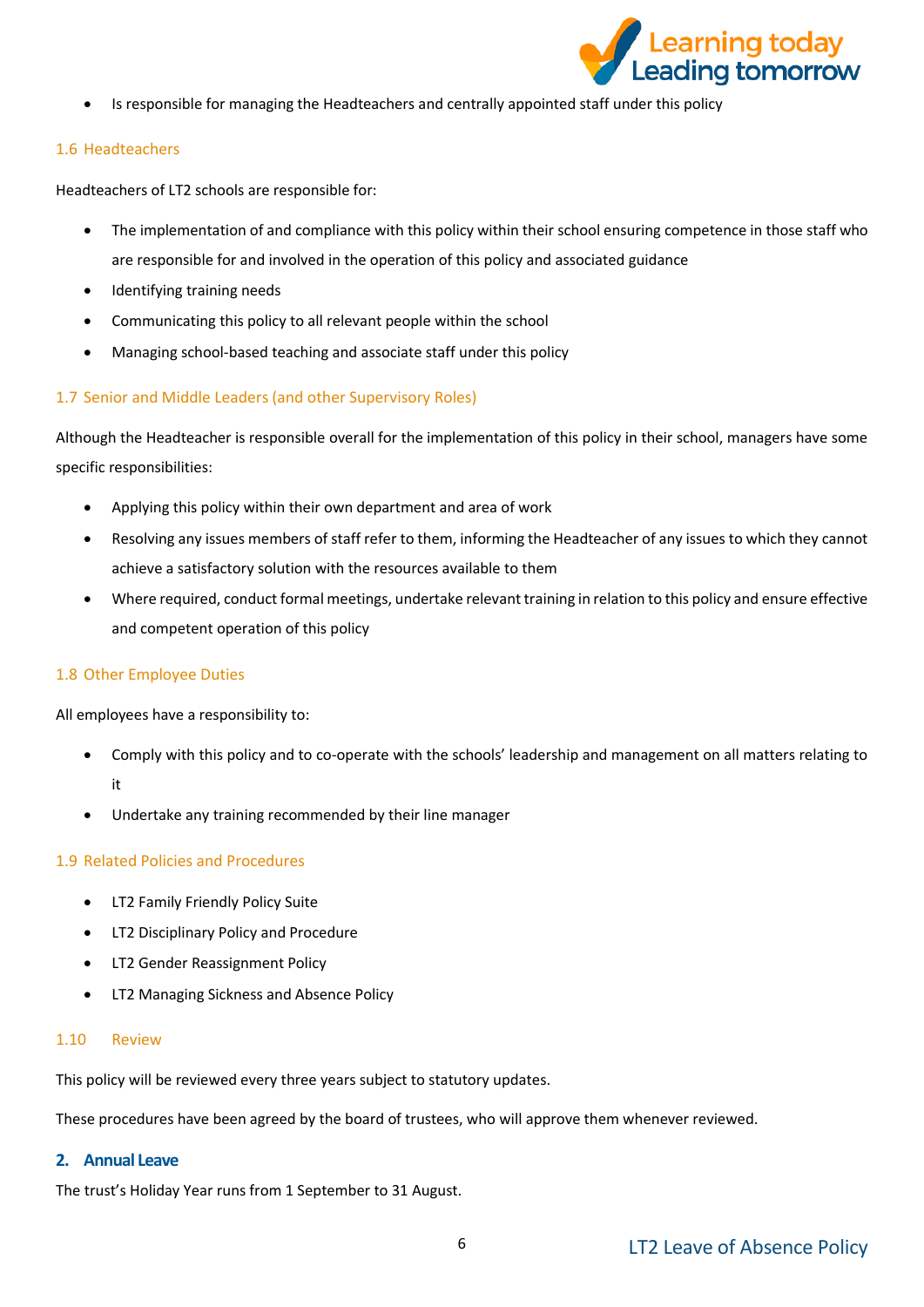

An employee's annual leave entitlement is as specified in their individual contract of employment.

Where an employee's annual leave entitlement increases with length of service, such entitlement is calculated from the beginning of the Holiday Year following the anniversary of completion of the service.

Full time employee's annual leave entitlement includes the eight currently recognised Bank/Public Holidays in England and Wales.

These are:

| New Year's Day | Spring Bank Holiday      |
|----------------|--------------------------|
| Good Friday    | Late Summer Bank Holiday |
| Easter Monday  | Christmas Day            |
| May Day        | <b>Boxing Day</b>        |

#### 2.1 Teachers Annual Leave

Under the Working Time Regulations 1998 full time employees are entitled to 20 days' annual leave during each leave year in addition to the usual public holidays in England and Wales. Part-time employees' entitlement will be calculated *pro-rata based on the hours they work.*

**Teachers are not permitted to take annual leave at any time during term time or on teacher training days.** Teachers are deemed to take their annual leave during the trust closure periods where they will received their usual salary.

The headteacher should not normally receive any requests from teaching staff to take a holiday within term time and any requests within term time should be by exception.

## 2.2 Support Staff Annual Leave

#### Term Time Only Staff

Employees who are employed by the trust to work on a term-time only basis will not be permitted to take annual leave at any point during the academic terms of the School. Such employees are required to take annual leave as it accrues at the first available opportunity outside of the academic terms of the School.

#### Full Time (All Year Round)

Full time employees accrue annual leave at the rate of one twelfth of the employee's annual leave entitlement (staff should refer to their contracts for their specific annual leave entitlement) from the first day of their employment with the Trust.

Annual leave payments will accrue from day to day and shall be payable in 12 equal instalments, monthly in arrears on or around the 28th of the month directly into the Employee's nominated bank or building society account.

On termination of employment, employees will be entitled to be paid for annual leave accrued but not taken as at the date of termination of employment. If on termination of employment an employee has taken more annual leave than he or she has accrued in that Holiday Year, an appropriate deduction will be made from the employee's final pay.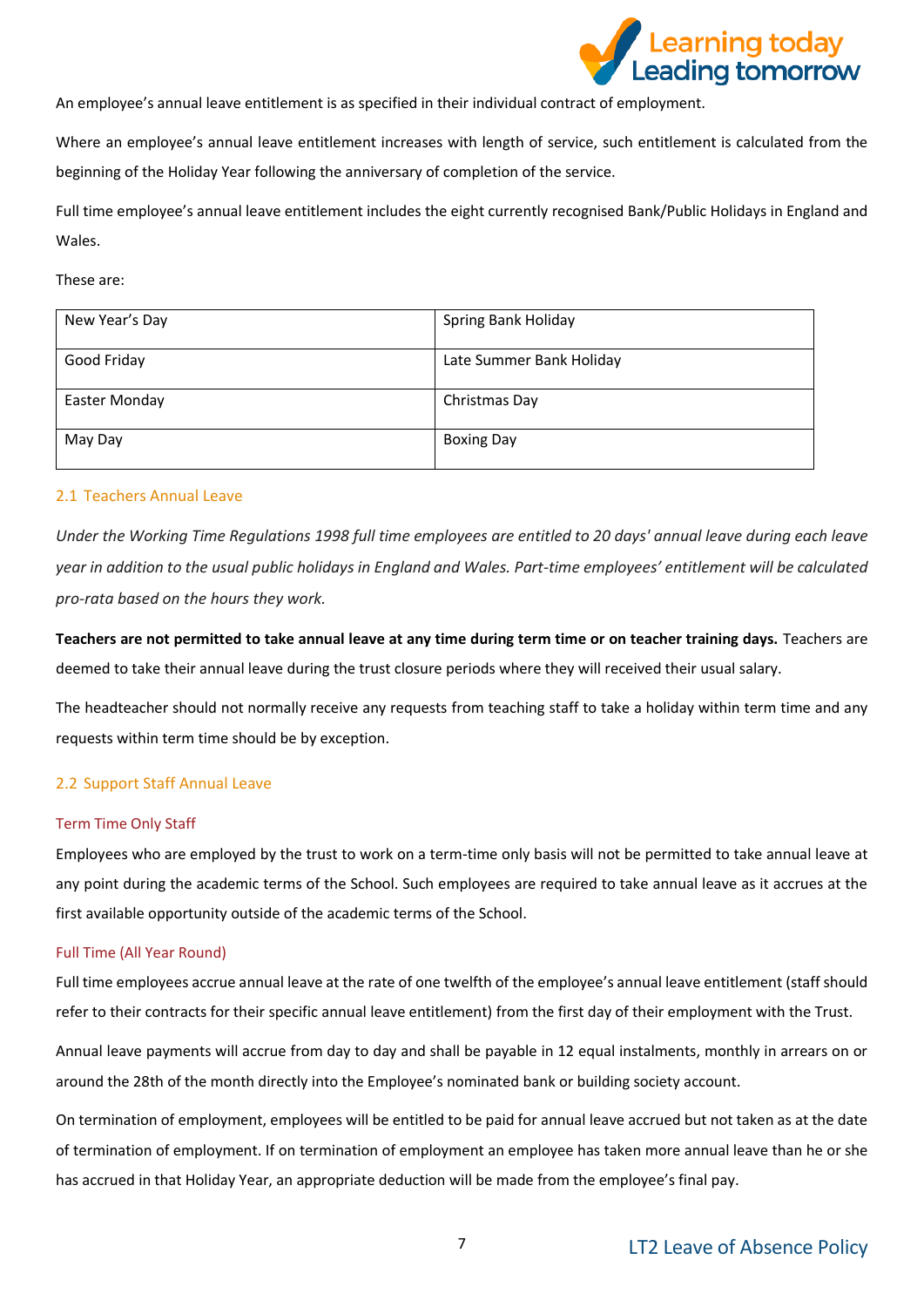

Employees are not permitted to carry over accrued annual leave from one Holiday Year to the next save in exceptional circumstances and at the sole discretion of the trust.

Employees must submit a request for annual leave in writing to the CEO or Head teacher as early as possible giving a minimum notice of 2 weeks in respect of proposed annual leave of less than 5 consecutive days and 4 weeks in respect of proposed annual leave of 5 or more consecutive days. If the request is approved, the employee should inform the Head of HR to ensure the leave period is recorded. For employees who are employed by the trust on "all year round" contracts, all periods of annual leave must be authorised in advance by the headteacher or CEO. Such employees must not make firm annual leave arrangements before receiving confirmation that the request has been authorised.

Full-time employees are not normally permitted to take more than 15 working days consecutive dates annual holiday at any one time. They are only permitted to take up to 5 days annual leave during term time or on inset days and only with the agreement of the headteacher/CEO.

Requests for annual leave will normally be granted on a "first come first served" basis. Owing to the needs of the School and its students, the School reserves the right to limit the number of employees who may be permitted to take holiday at any one time. The granting of all holiday requests will be subject to adequate cover available and the overall operational needs of the School during the proposed period of absence.

Employees may be required to work on a recognised bank/public holiday depending on the school's operational requirements from time to time. The trust will aim to give as much notice as is reasonably practical of any such requirement. If employees are required to work on a recognised bank/public holiday they will be entitled to receive time off in lieu for the hours worked.

#### Part-time (All year Round)

Part-time employees' annual leave entitlement is calculated pro-rata based on the hours they work. Hourly paid employees will be paid at their basic rate of pay; salaried employees will be paid their basic salary in respect of periods of annual leave. Overtime will not normally be included in the calculation of holiday pay unless:-

- It is overtime that the trust is contractually obliged to offer and the employee is contractually obliged to accept
- It is overtime that the trust is not contractually obliged to offer, but if it does, the employee is obliged to accept it and the employee does, in fact, regularly work it

The weekly holiday pay of Employees with no normal working hours will be their average weekly pay calculated over the 12 working weeks before the holiday is taken.

Part-time employees are entitled to bank/public holidays pro rata. Where the School closes on a bank/public holiday and the employee has exhausted their pro rata bank/public holiday entitlement, the employee will not be paid for this day. If the employee wishes to be paid for this day they should take this time from their annual leave entitlement.

#### Sickness

Whilst an employee is on long term sick leave, they may request to take any outstanding annual leave at that time by following the usual holiday request provisions outlined above. Employees are encouraged to do this within the leave year in which that holiday accrued, otherwise such leave may be lost.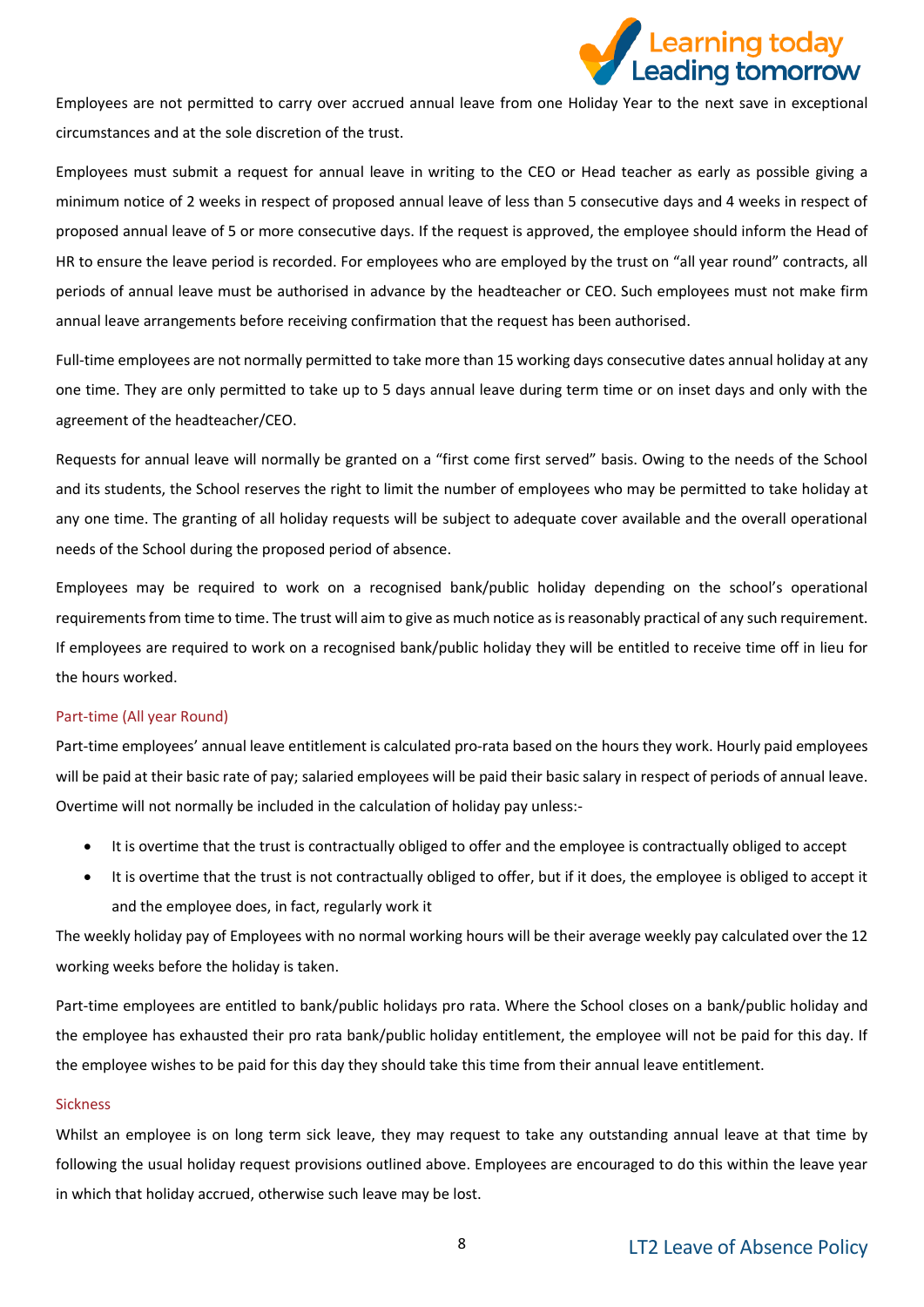# e<mark>arning toda</mark>y **Leading tomorrow**

Employees who are ill during a period of authorised annual leave may elect to take that holiday at a later agreed time, within the holiday year in which that leave accrued (unless exceptional circumstances apply), provided they have followed the School's sickness absence notification and certification procedure on each of the days they were incapacitated by reason of illness or injury.

Requests should be made in writing to the headteacher/CEO and should set out:

- The number of days during which the employee was incapacitated by reason of injury or illness during the period of leave in question
- How and to whom the sickness absence was notified and on what dates enclosing copy medical certificates where relevant
- The alternative dates that the employee would like to request to take in lieu

The headteacher/CEO will consider the employee's request and confirm where necessary that the sickness absence notification and certification was complied with. The Trust/School will then write to the employee confirming whether their request can be considered. Where a valid request is made, the employee will be invited to request holiday in the usual way (in writing to the headteacher/CEO) for the substitute days requested. The trust/school may require an employee to take all or part of any outstanding holiday entitlement during a period of notice to terminate the employment.

## <span id="page-8-0"></span>**3. Other Leave of Absence**

The Trust recognises that there may be times when employees will need to take additional time away from work and will comply with any statutory regulations regarding time off for employees.

Employees seeking to take leave of absence must gain approval from their CEO/Headteacher in advance of the leave commencing.

In exceptional circumstances, it may be necessary for employees to be absent from work before a request can be made and approved. In these circumstances, the request should be made as soon as possible, with approval or non-approval of the request being made retrospectively.

There is no intention to remove any rights previously conveyed to employees.

The granting of leave is at the discretion of the headteacher or the CEO, but approval will not be unreasonably withheld.

Where an employee wishes to challenge a decision, an appeal should be made to the headteacher or CEO.

The granting of leave will be monitored and reviewed on a regular basis to ensure fair and consistent application of the procedures for all employees.

There may be situations where paid leave is not appropriate, and in this case unpaid leave or time off in lieu arrangements may be considered.

There are two separate issues involved in the granting of additional leave: whether or not it should be permitted and, if it is, whether or not salary should be paid. It is the responsibility of the Headteacher/CEO to make decisions regarding leave,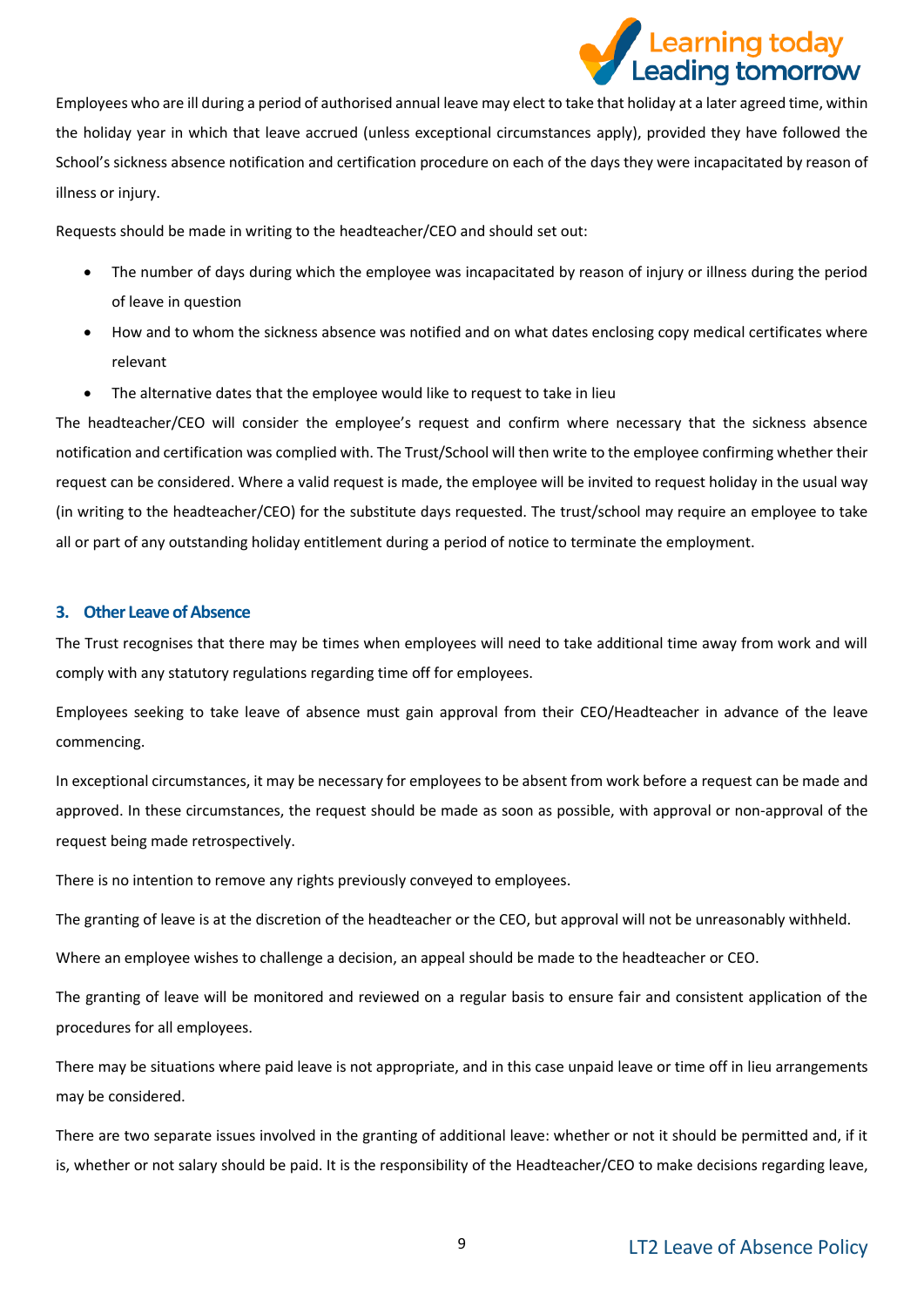

and whether the leave should be paid. Every effort must be made to ensure that fairness and equity is applied when making such decisions.

This policy does not contain an exhaustive list of reasons as to why additional leave may be requested by employees. However, leave for a reason not listed below may also be granted at the absolute discretion of the Headteacher/CEO. All decisions must be based on an objective approach, applied consistently and a record kept of the reasons on which each decision is based.

The following sections cover some examples of leave of absence which may be requested (this is not an exhaustive list)

## <span id="page-9-0"></span>**4. Time off for dependants**

Under the employment Rights Act 1996, employees are entitled to take a reasonable amount of leave during working hours to deal with unexpected events involving one of their dependants. This leave will be unpaid. The trust is committed to a programme of action to make this policy effective and to bring it to the attention of all employees. No employee who takes time off in accordance with this policy will be subjected to any detriment.

All employees have a right to take a reasonable amount of unpaid time off work when it is necessary to:

- Provide assistance when a dependant falls ill, gives birth, is injured or assaulted;
- Make longer-term care arrangements for a dependant who is ill or injured;
- Take action required in consequence of the death of a dependant;
- Deal with the unexpected disruption, termination or breakdown of arrangements for the care of a dependant; and/or
- Deal with an unexpected incident involving their child during school hours (or those of another educational establishment).

A dependant for the purposes of this policy is:

- An employee's spouse, civil partner, parent or child;
- A person who lives in the same household as the employee but who is not their tenant, lodger, boarder or employee;
- Anyone else who reasonably relies on the employee to provide assistance, make arrangements or take action of the kind referred to in this Policy.

Employees are only entitled to take time off under this policy to provide personal care for a dependant where there is an immediate crisis.

If an employee knows well in advance that they wish to take time off to care for a dependant, rather than arrange for someone else to do so, this policy will not apply. The employee should take advice from the Head of HR if they need to take time off work in these circumstances.

For the right to time off under this policy to arise, it must be necessary for the employee to take action in relation to a dependant. Whether action is necessary will depend on the nature of the problem, the closeness of the relationship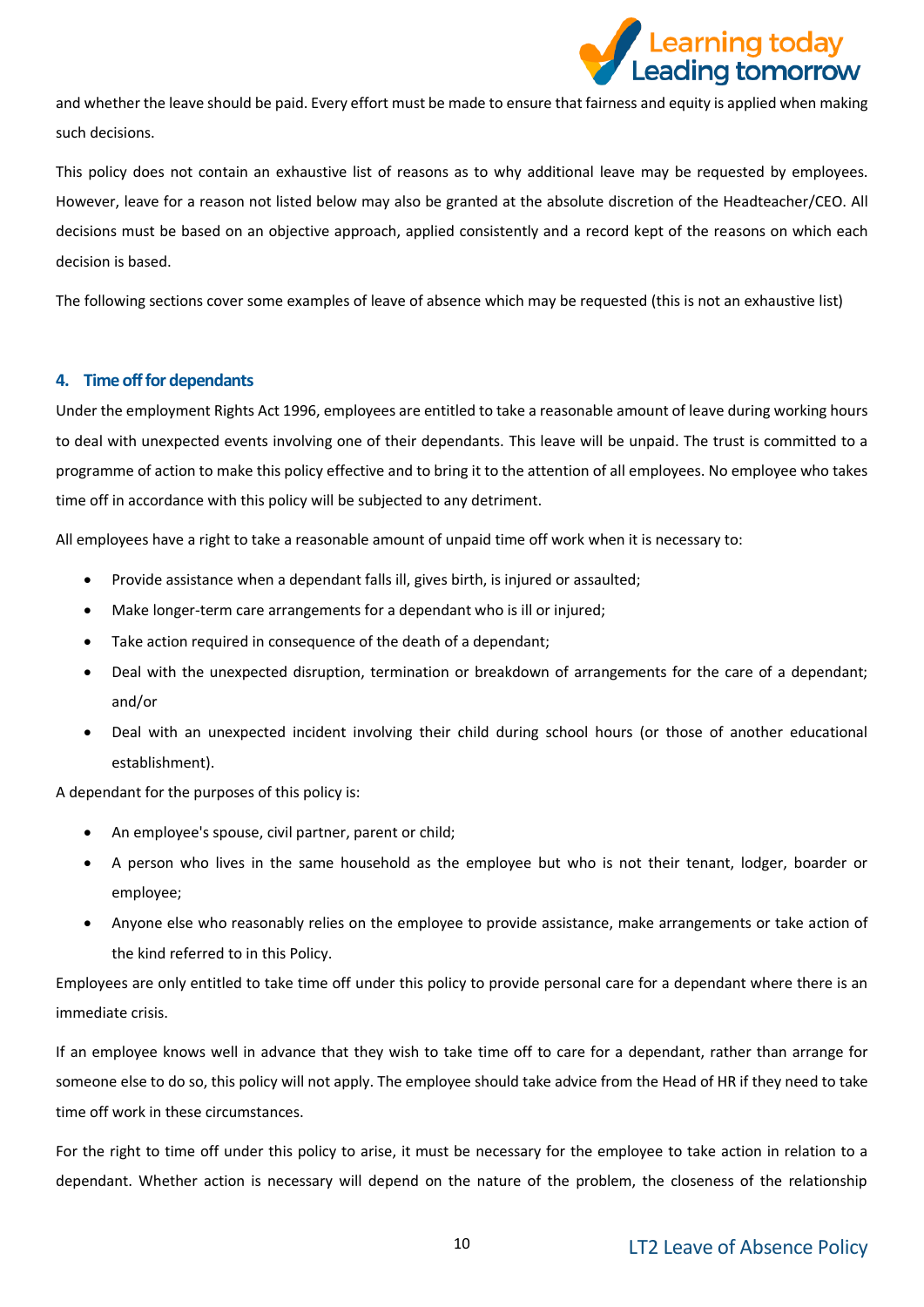

between the employee, and whether someone else is available to assist. Action is unlikely to be considered necessary if the employee knew in advance that a problem might arise but didn't make alternative arrangements for a dependant's care.

Reasonable time off in relation to a particular problem will not normally be more than one or two days. However, the trust will always consider each set of circumstances on their facts.

## 4.1 Exercising the right to time off

The employee will only be entitled to time off under this policy if, as soon as is reasonably practicable, they tell the headteacher/CEO:

- The reason for your absence; and
- How long you expect to be away from work.

Where it is possible to do so in advance or when the employee returns to work after taking time off under this policy, the trust might ask the employee to provide evidence for their reasons for taking the time off.

In addition to the statutory right to time off for dependants, additional leave with or without pay may be granted in special circumstances at the discretion of the Trust. The trust shall consider granting reasonable paid time off for dependants.

Such additional leave (and whether this is paid or unpaid) will be granted at the headteachers/CEO's absolute discretion depending on the individual circumstances of the case.

## <span id="page-10-0"></span>**5. Bereavement and Compassionate Leave**

Bereavement leave is designed to help an employee to cope with the death of a close relative, to deal with necessary arrangements and attend their funeral.

Compassionate leave is designed to help an employee where they need to deal with necessary arrangements for or assist a close relative who is seriously or critically ill.

An employee may be granted up to:

• Two days' paid bereavement leave in any 12-month period, at the discretion of the Trust after careful and sympathetic consideration has been given to the circumstances of the case

The Trust may exercise its discretion to grant unpaid compassionate or bereavement leave in respect of any other relative or close friend, depending on the circumstances of each case.

If an employee is unable to return to work following a period of bereavement or compassionate leave they should contact the headteacher/CEO. It may be appropriate to take a period of sickness absence, annual leave or unpaid leave in those circumstances.

The trust recognises that it may not always be possible to request bereavement or compassionate leave in advance. However, where possible the employee should make a request to the headteacher/CEO in writing giving the reasons for their request and the number of days' leave they would like to take. Where it is not possible to request leave in advance, they should contact the headteacher/CEO as soon as possible.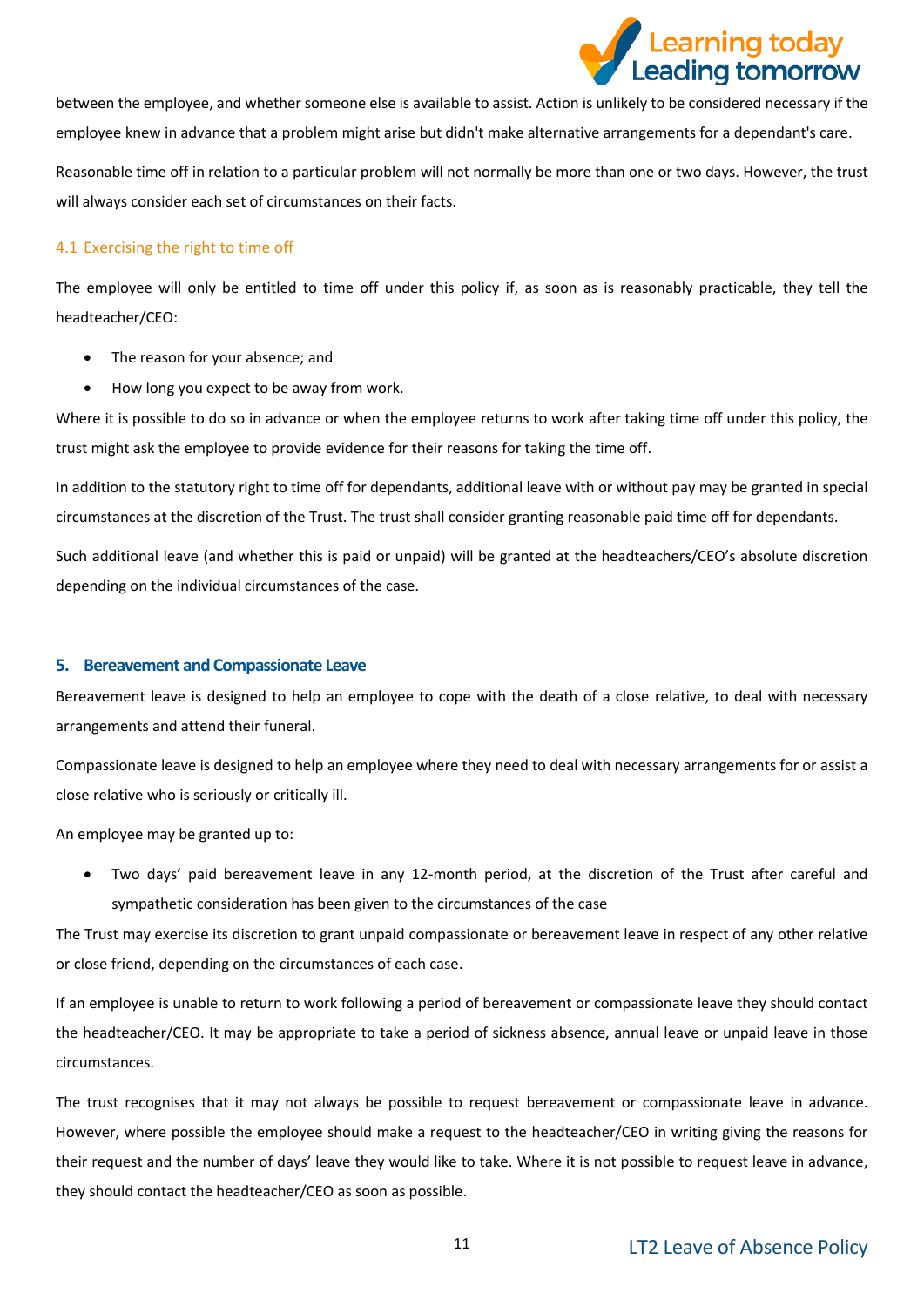

In exceptional circumstances the trust may refuse a request for compassionate or bereavement leave.

## <span id="page-11-0"></span>**6. Statutory Parental Bereavement Leave and Pay**

The Statutory Parental Bereavement Pay (General) Regulations 2020 sets out -parental bereavement leave and pay as time off to deal with the death of a child, if they die under the age of 18 or are stillborn. Parents will also have a right to time off for dependants.

Eligible parents have a right to two weeks':

- Statutory Parental Bereavement Leave, if they're an employee
- Statutory Parental Bereavement Pay, if they're an employee or worker

This right will apply to the:

- Biological parent
- Adoptive parent, if the child was living with them
- Person who lived with the child and had responsibility for them, for at least 4 weeks before they died
- 'Intended parent' due to become the legal parent through surrogacy
- Partner of the child's parent, if they live with the child and the child's parent in an enduring family relationship

#### 6.1 Parental Bereavement Leave

Parents have a right to take Statutory Parental Bereavement Leave if:

- They're classed as an employee
- Their child dies under the age of 18 or is stillborn after 24 weeks' pregnancy

Employees have this right from the day they start their job.

Statutory Parental Bereavement Leave can be taken in the 56 weeks following their child's death.

If more than 1 child dies, the employee is entitled to two weeks' Statutory Parental Bereavement Leave for each child.

## 6.2 Taking Statutory Bereavement Leave

An employee can choose to take either one or two weeks' leave.

If an employee takes two weeks, this can be taken in one go, or as two separate weeks. For example, they could take one week immediately after the death, and take the other week later on.

The leave must end within 56 weeks of the child's death. The date of the child's death is the first day of the 56 weeks.

An employee must tell the CEO/headteacher employer (give 'notice') to use Statutory Parental Bereavement Leave.

To give notice, the employee must tell their employer:

- When they want the leave to start
- Whether they want to take one or two weeks leave
- The date their child died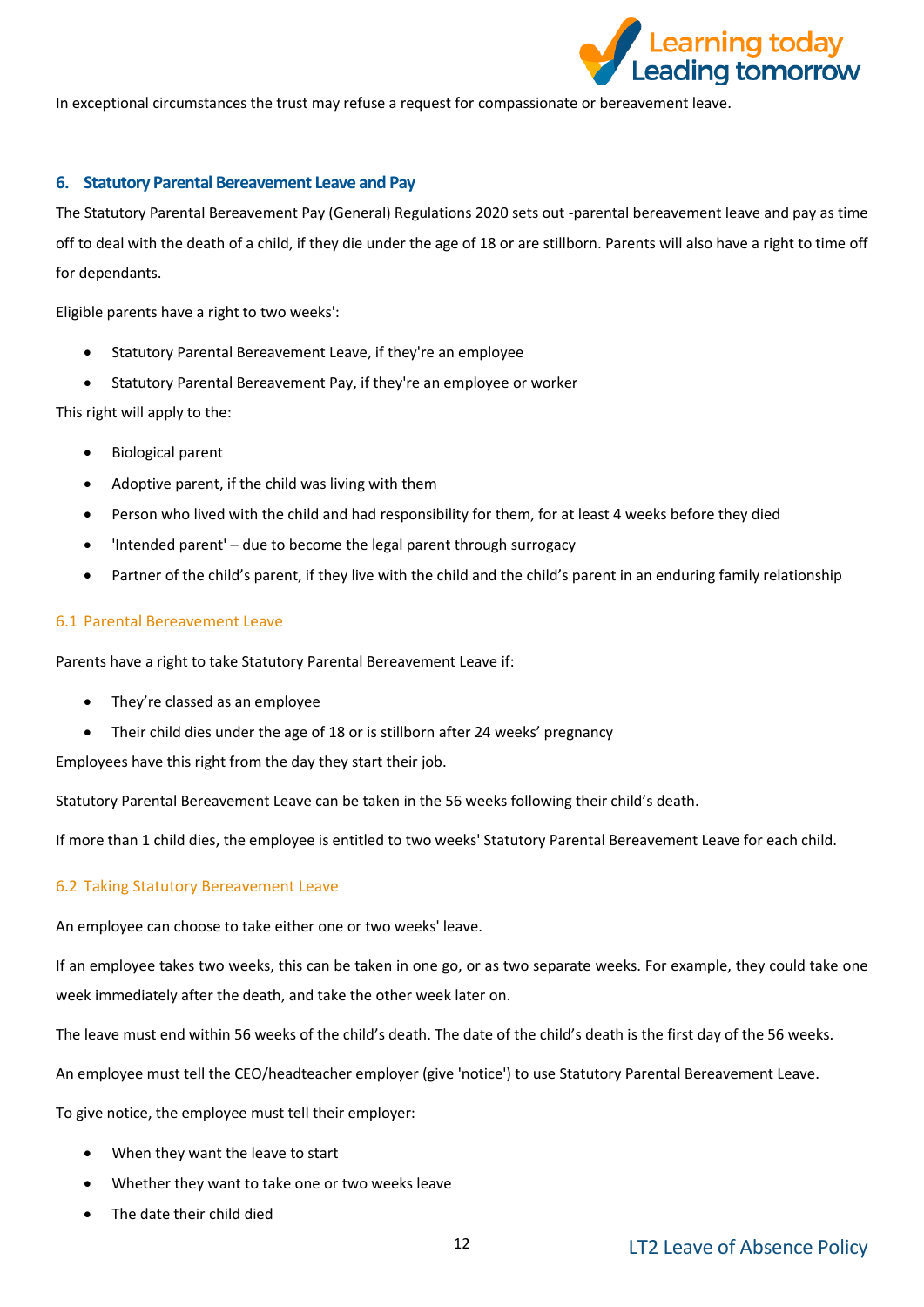

This notice does not have to be in writing.

The rules for giving notice depend on how long it's been since their child died.

If it's within eight weeks (56 days) of their child dying, an employee can start their leave as soon as they give notice. They must tell their employer before they start their leave. This can be on the first day of leave as long it's before they're due to start work. For example, if they've started work and give notice to start their leave straight away, Statutory Parental Bereavement Leave must start the following day. They can also cancel the leave, as long as they tell their employer before their leave starts. This can be on the day their leave is due to start, as long it's before they're usually due to start work. Any cancelled leave can be taken later by giving notice again.

If leave will be taken more than 8 weeks (56 days) since their child died, the employee must give their employer 1 weeks' notice:

- to take the leave
- if they want to cancel the leave

Any cancelled leave can be taken later by giving notice again.

## 6.3 Parental Bereavement Pay

Employees are entitled to two weeks' Statutory Parental Bereavement Pay if:

- Their child dies under the age of 18 or is stillborn after 24 weeks of pregnancy
- They were employed when their child died
- They'd worked for their employer for at least 26 weeks, on the Saturday before the child's death
- They earn on average at least £120 per week, before tax

Eligible employees and workers will get one of the following, whichever is lower:

- £151.20 a week
- 90% of their average weekly earnings

## 6.4 Claiming Statutory Parental Bereavement Pay

Employees must put their request (give notice) to receive Statutory Parental Bereavement Pay in writing to the headteacher/CEO. They must confirm:

- Their name
- Their entitlement to Statutory Parental Bereavement Pay
- The start and end dates of the leave they want to claim the pay for
- The date of their child's death
- Their relationship with the child

Notice must be given within 28 days of starting leave. If someone takes the 2 weeks off separately, they must give notice in writing for each week.

Employees can give notice for their leave and pay in one document.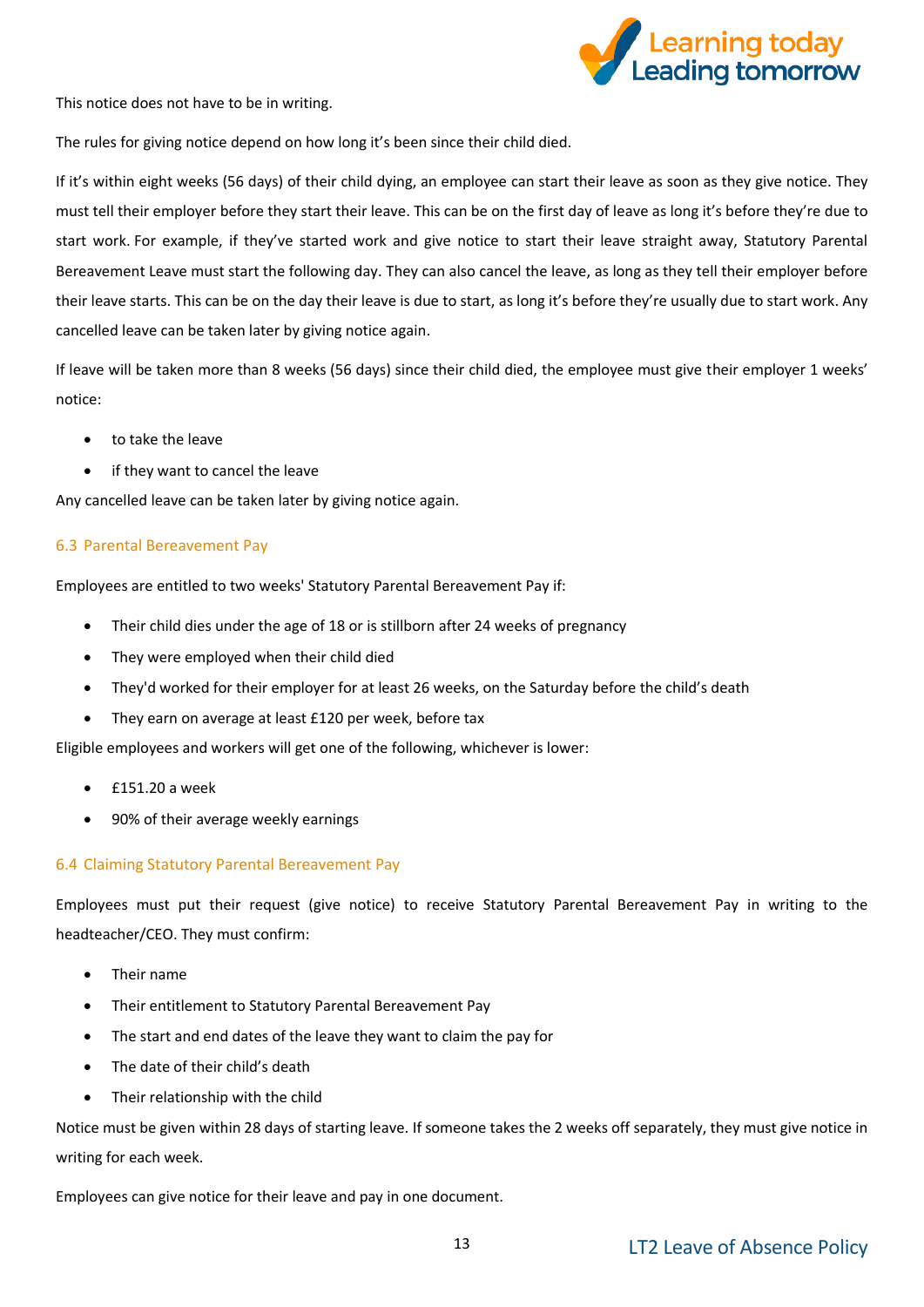

## <span id="page-13-0"></span>**7. Time off for medical appointments and medical treatment**

Routine dental and medical appointments are not subject to the rules governing sickness absence. Where possible, such appointments should be arranged outside employee's normal working hours or at the very beginning or very end of the working day to minimise disruption.

Any time taken off for such routine appointments will be unpaid and agreed at the discretion of the Headteacher/CEO. Any payment of salary made by the trust in such circumstances is done so in its absolute discretion.

Any time off will be considered as unauthorised, unless it taken with prior written authorisation from the School, which is again at the discretion of the headteacher/CEO. The headteacher/CEO will keep a record of such appointments for absence monitoring purposes.

Employees may be required to submit medical documentation (e.g. an appointment card) to confirm details.

When an employee is unfit for work following a course of treatment, they will be required to submit a doctor's unfit for work note and the absence will be counted against their contractual sick leave and pay entitlement.

#### <span id="page-13-1"></span>**8. Fertility Treatment**

Please see the LT2 Family Friendly Policy Suite for details relating to time off for Fertility Treatment.

#### <span id="page-13-2"></span>**9. Time off to Receive Ante-natal Care**

Pregnant employees are entitled to take reasonable time off with pay during working hours to receive ante-natal care. The Trust may require an employee who wishes to take time off for this purpose to provide medical certification of her pregnancy and an appointment card (with the exception of the first appointment).

For more information, please refer to the 'Maternity/Paternity Leave' sections of the LT2 Family Friendly Policy Suite.

#### <span id="page-13-3"></span>**10. Elective Surgery**

Elective surgery is surgery that is not considered to be medically necessary, for example because it is concerned with the enhancement of appearance through surgical and medical techniques. It includes cosmetic surgery (such as breast implants and face-lifts) and other non-essential medical procedures such as laser eye treatment and vasectomies.

The Trust wishes to support employees in their personal decisions; however, it is clearly important that the good operation of the School is not adversely affected, where this can be avoided. Therefore, if an employee wishes to apply for time off for elective surgery, they should speak to the headteacher/CEO as far in advance as possible of the day on which the surgery is to take place stating the period of leave requested and the reasons for it. Any information provided will be maintained in strict confidence and will only be disclosed on a "need-to-know" basis.

The following arrangements will normally apply in relation to elective surgery: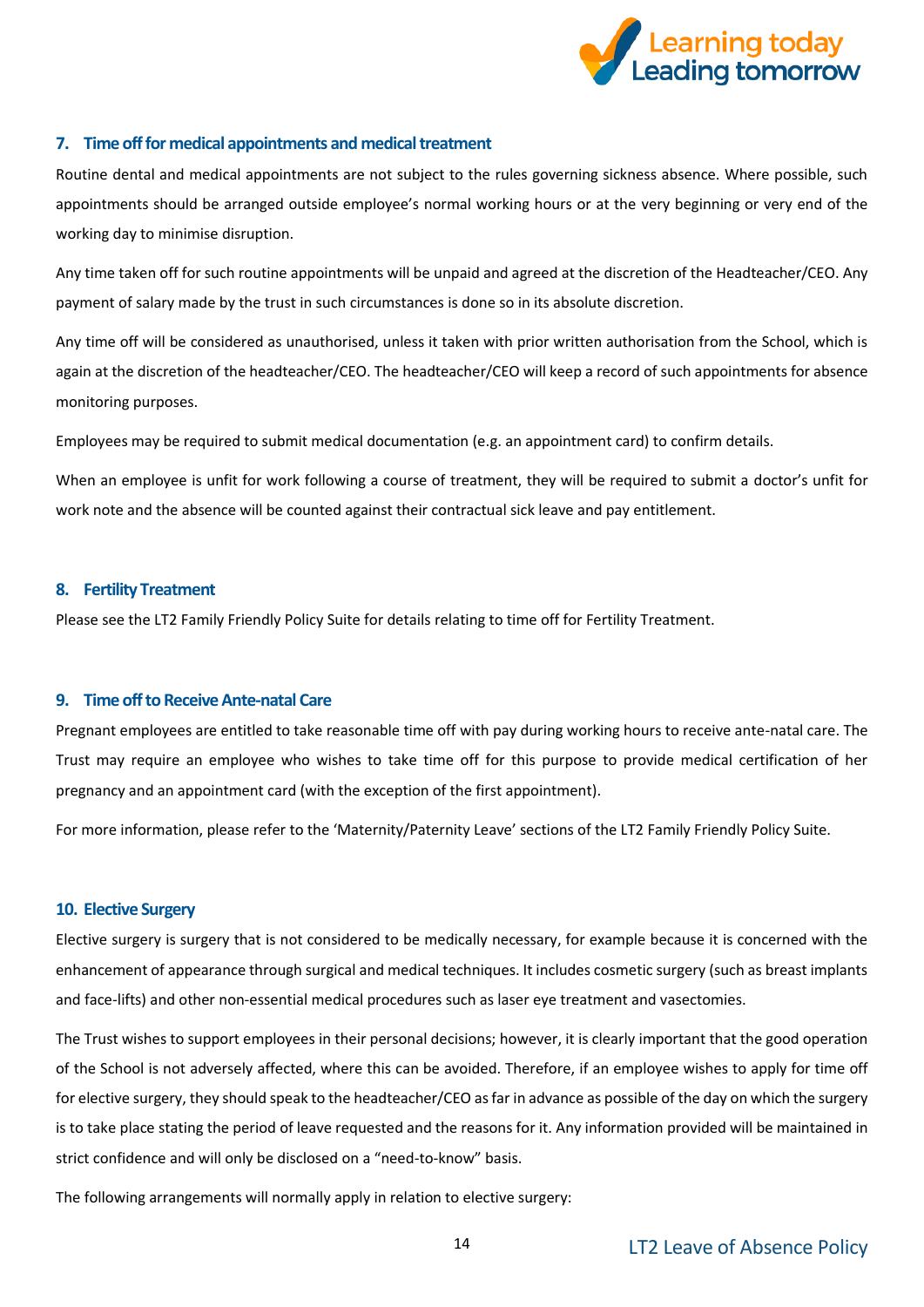

- Where possible, teaching and term-time support staff should arrange any such procedures during the school holidays in order not to miss any days of the school term. Where this is not possible, the employee should speak to the headteacher/CEO to discuss their circumstances.
- Support staff on 52 week contracts may use their annual leave entitlement to take time off for elective surgery, provided they comply with the trust's requirements for the taking of annual leave. (Staff should refer to their contracts of employment.)
- Staff may also be required to provide an appointment card and/or a statement from a qualified medical practitioner that elective surgery has been approved and confirming the time off required for recovery.

There is no contractual or statutory right to receive salary during time off for elective surgery and any payment of salary made by the trust in such circumstances is done so in its absolute discretion. Otherwise, staff may apply for unpaid time off, which may be granted in exceptional circumstances at the trust's absolute discretion.

## <span id="page-14-0"></span>**11. Time off to Train**

The Trust is committed to developing the skills of our employees and recognises that training can benefit the Trust and our staff. Staff should receive training appropriate to their role, subject to operational and budgetary considerations.

Members of the Senior Leadership Team are responsible for identifying and monitoring staff training and development needs on an on-going basis.

The Trust recognises that employees may still have a wish to further develop their skills.

Employees who wish to undertake any form of training relevant to their role should raise the matter informally with their headteacher/CEO in the first instance. For further information please refer to the time of to train procedure in appendix A.

## <span id="page-14-1"></span>**12. Examination Leave**

Examination leave to sit an exam may be given at the Trust's absolute discretion for qualification and short courses. Employees are referred to the particulars of any Training Agreement that they have entered into with the Trust and/or the Trust's Time off to Train policy for further information.

## <span id="page-14-2"></span>**13. Public Duties**

If an employee requires time off to perform a public duty, any period of paid or unpaid time off granted will be at the trust's absolute discretion. A public duty may include any of the following (not an exhaustive list):

- As a member of a local authority
- For a statutory tribunal (e.g. employment tribunal, special educational needs (SEN) tribunal
- As a local councillor
- As a member of the General Teaching Council for England and Wales
- As a member of an exams board or examinations marker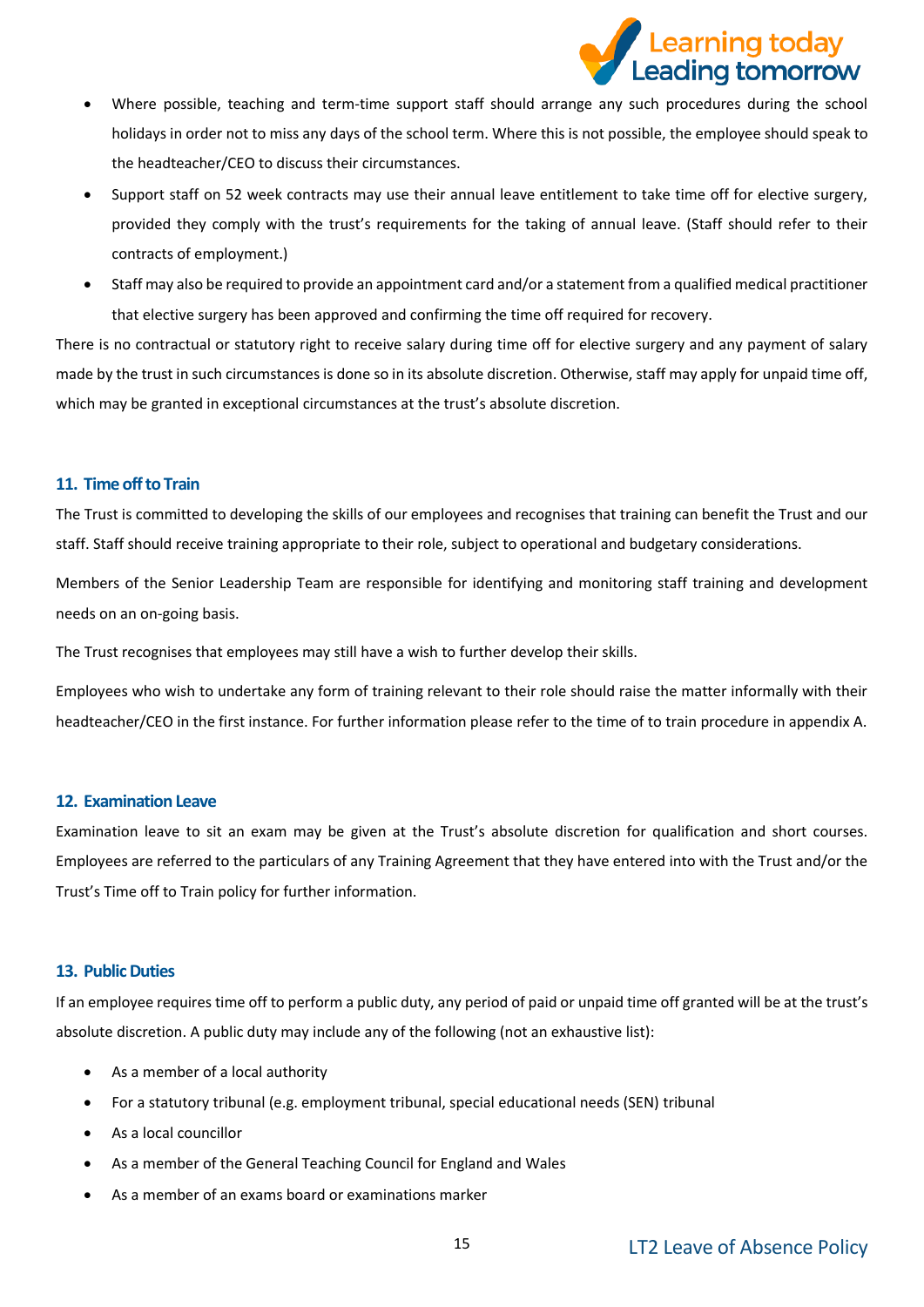

- As a member of a board of visitors of the Independent Monitoring Board or prisons, remand centres or young offenders' institutions
- The reserve armed forces or retained fire fighters

## 13.1 Jury Service

Employees have a right to time off to serve on a jury.

If an employee is required to attend court for jury service, they should notify the headteacher/CEO of the date and estimated length of absence immediately on receipt of the jury summons in order for cover arrangements to be made on time.

The trust may ask the employee to attempt to delay their jury service. However, it is the employee's decision and an individual can only defer their jury service once.

The amount of time off will be granted subject to provision of appropriate evidence in the form of the original jury summons.

Employees are reminded that they can submit a claim to the court for travelling and food expenses and for loss of earnings. The court will supply the employee with a form which they should ask the School Business Manager to complete for them giving details of their rate of pay. Once complete, employees should take this form to the court with them on their first day of Jury Service.

On the first day of return after Jury Service, the employee should give the headteacher/CEO details of all the days or half days they were actually in court.

Employees who are required to attend court as a witness will be allowed special leave to undertake this duty.

## 13.2 Time off for Magistrate Duty

Employers must allow an employee who is a magistrate 'reasonable' time off work for their duties. Magistrates will need to be in court at least 13 days, or 26 half-days, per year. This leave is unpaid.

#### <span id="page-15-0"></span>**14. Time Off in Redundancy Situations**

Employees under notice of dismissal for redundancy and who will have at least two years' service on the date that the notice expires are entitled to a reasonable amount of paid time off to look for other work or to make arrangements for re-training.

## <span id="page-15-1"></span>**15. Time off to attend interviews**

Where an employee is not under notice of dismissal for redundancy the Trust may permit up to three days of paid leave per term to attend interviews. However, any time off to attend interviews must be approved in writing by the headteacher/CEO at their absolute discretion, bearing in mind the operational requirements of the School/Trust.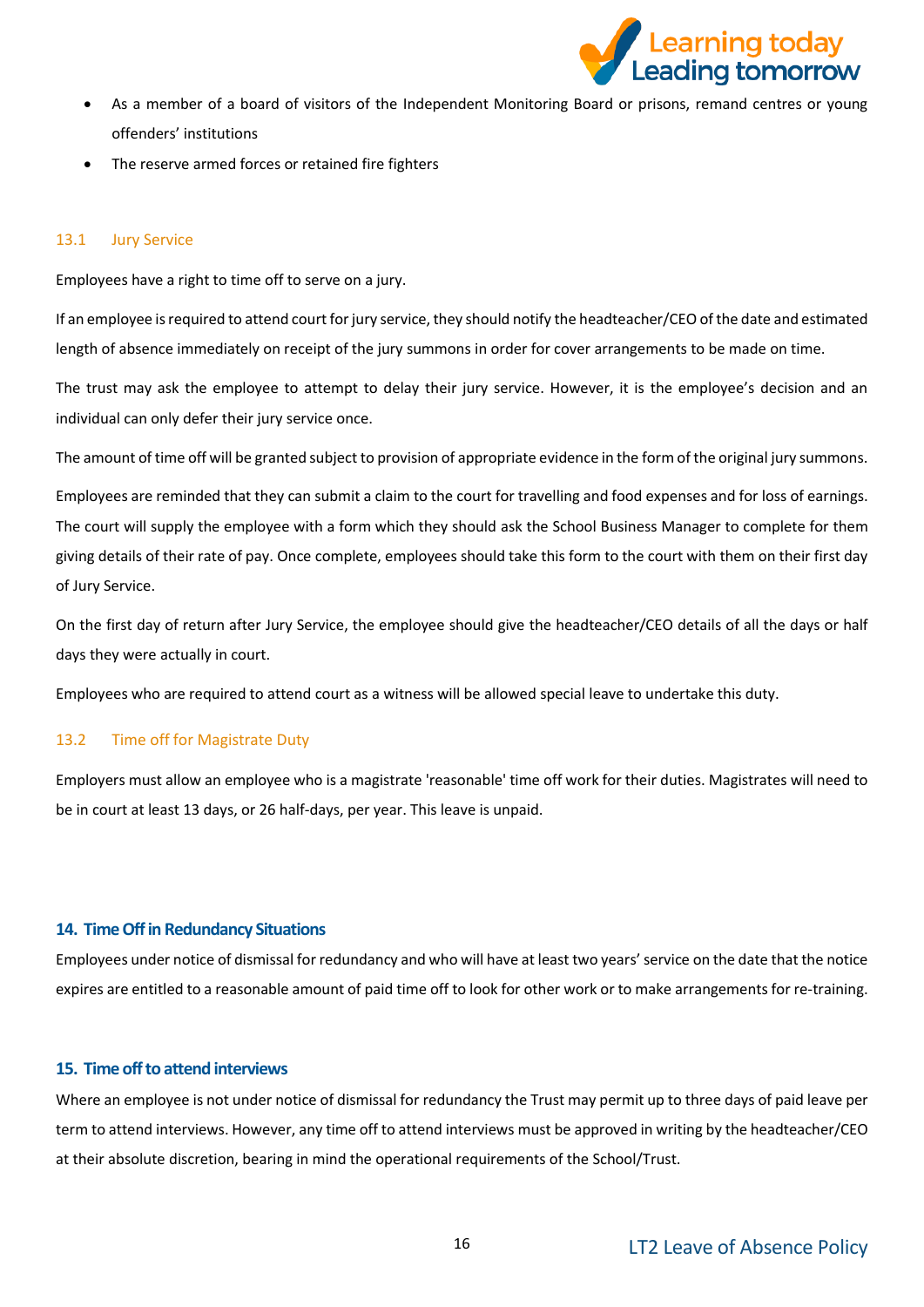

If an employee wishes to take time off to attend an interview they must contact their headteacher/CEO/in writing, giving as much notice as possible of the interview to ensure that any necessary cover can be arranged should the leave be granted.

#### <span id="page-16-0"></span>**16. Time off for Health and Safety**

Representatives under the Health and Safety at Work Act 1974 (as amended) a recognised trade union may appoint, or employees may elect, safety representatives from amongst the school's employees. These representatives are entitled to carry out relevant activities during what would otherwise be normal working hours.

#### <span id="page-16-1"></span>**17. Secondment**

This is prolonged leave of absence concerning mainly the teaching staff, which allows an employee to work for another school or organisation. The employee returns to their job at the end of the secondment. Secondments which last a long time may cause problems of reintegration into the trust on the employee's return so the school will need to consider very carefully any request to be absent for more than a year. The granting of any secondment will be at the absolute discretion of the School/Trust. The terms of remuneration during a secondment will usually be agreed with the receiving organisation and will be at the absolute discretion of the School/Trust.

#### <span id="page-16-2"></span>**18. Religious Festivals and Observance**

Employees who have particular religious or cultural needs which conflict with normal working arrangements may be allowed to take annual leave, flexi-leave where applicable or unpaid leave subject to service needs, or working arrangements may be adapted to enable such needs to be met where reasonably practicable. Staff wishing to take leave in accordance with their religious beliefs should submit a written request to the headteacher/CEO in advance of the time off requested, giving as much notice as possible and not less than 15 working days' notice.

#### <span id="page-16-3"></span>**19. Holidays during term time**

Leave for the purpose of taking holidays in term time will not usually be granted. It is expected that all holidays will be arranged outside of term time except in exceptional circumstances. In those exceptional circumstances, if leave for this purpose is granted, it will be unpaid. Any requests for such leave should be made to the Line Manager in writing as soon as is possible and no later than 30 working days before the holiday is due to take place.

#### <span id="page-16-4"></span>**20. Moving House**

Leave for the purpose of moving house, where this has not been possible to arrange on a weekend or during school closure periods will not usually be granted. It is expected that arrangements to move house will be made outside of term time except in exceptional circumstances. In those exceptional circumstances, if leave for this purpose is granted, it will be unpaid. Any requests for such leave should be made to the headteacher/CEO in writing as soon as is possible and no later than 5 working days before the day of leave is requested.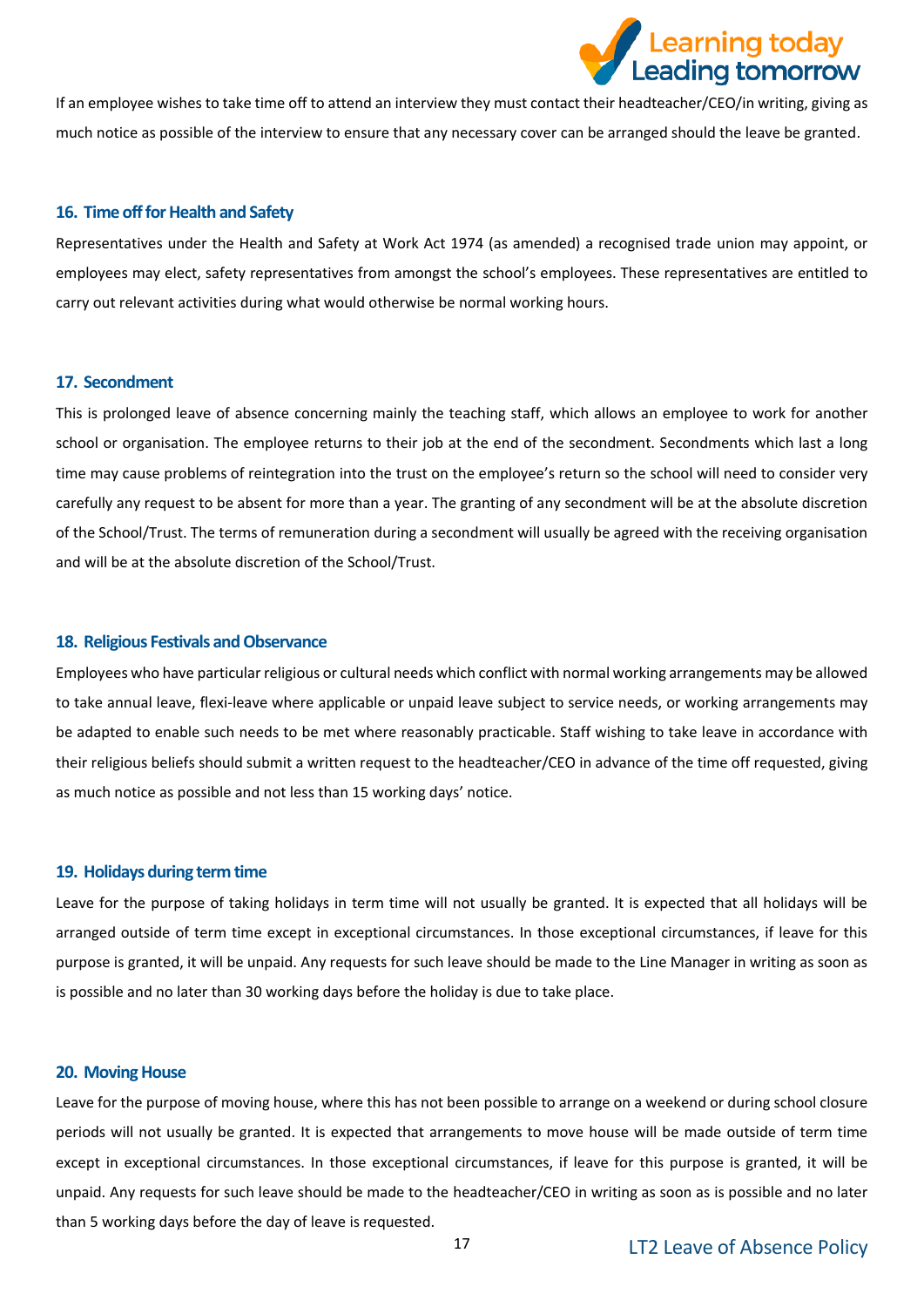

## <span id="page-17-0"></span>**21. Time off in term time for events of close relatives**

The Trust appreciates that there may be exceptional events of a close relative that may fall during term time, for example a wedding, graduation or passing out parade for military service.

For the purposes of this section of the policy a 'close relative' is defined as parent, parent-in-law, son, son-in-law, daughter, daughter-in-law, step-parent, step-son, step-daughter, brother, sister or the spouse or unmarried partner of any of these people.

## <span id="page-17-1"></span>**22. Exceptional Circumstances**

Leave for any exceptional/one off events of up to one day duration may be granted at the absolute discretion of the Headteacher for school-based staff and the CEO for trust based employees, bearing in mind the operational requirements of the School and/or the Trust at the time of the event. If leave for this purpose is granted, it will be unpaid. Any requests for such leave should be made to the headteacher/CEO in writing as soon as is possible and no later than 15 working days before the day of leave is requested.

Leave for any exceptional/one off events of more than one day duration may be granted at the absolute discretion of the CEO in discussion with the Headteacher for school-based staff, bearing in mind the operational requirements of the schools and the trust at the time of the event. If leave for this purpose is granted, it will be unpaid or the employee may be asked to undertake alternative employment within the Trust during the regular school holiday periods. Any requests for such leave should be made to the Headteacher (for the attention of the CEO) for school-based staff and directly to the CEO for trust based staff, in writing as soon as is possible and no later than 15 working days before the day of leave is requested.

#### <span id="page-17-2"></span>**23. Taking Leave without Permission**

If an employee takes leave without permission from the trust, the leave will be considered unauthorised unpaid leave and may result in disciplinary action being taken against the employee, including dismissal. Therefore, it is important that all employees follow the relevant procedures before taking leave for whatever reason

Suspected abuse of this policy will be dealt with as a disciplinary issue under the Trust's Disciplinary Policy and Procedure.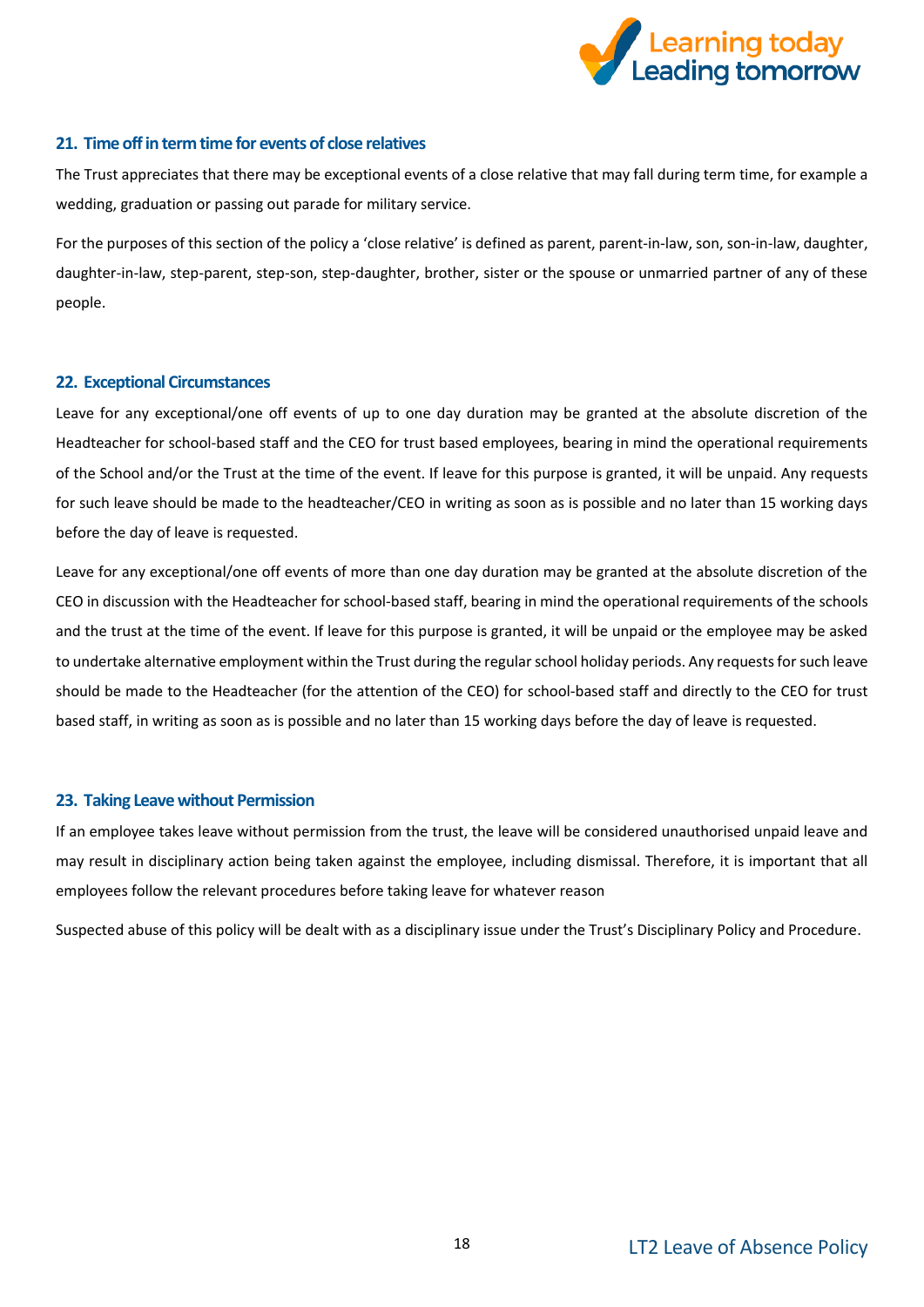

## <span id="page-18-0"></span>**Appendix A – Time off to Train Procedure**

#### Introduction

The Trust recognises that employees may have a wish to further develop their skills. Eligible employees have a statutory right to request time off work for study or training. The purpose of this policy is to provide a framework within which the Trust can consider those requests.

No-one who requests time off under this policy will be subjected to any detriment or lose any career opportunities as a result.

This policy does not form part of any employee's terms and conditions of employment and is not intended to have any contractual effect. The Trust reserves the right to amend or depart from this policy at any time.

Requests made through usual departmental channels (for example, arising from a discussion between individuals and their line manager at a 1:1 meeting) should continue to be dealt with through normal departmental procedures. Only requests received in the format outlined should be responded to through the formal routes outlined in these pages.

If an individual makes a formal 'time off for training' application but the application does not meet all the criteria of the scheme, the line manager should explain to the applicant how the application falls short and allow them to re-submit their application.

The CEO is responsible for considering all requests under this policy.

The headteachers are responsible for advising the CEO in relation to specific requests under this policy.

## Legislation

Since April 6 2010, all employees who have at least 26 weeks' continuous service have the right to request time off for training. This was introduced under the Apprenticeship, Skills, Children and Learning Act 2009, and incorporated into the Employment Rights Act 1996.

The new arrangements cover all training requested which is considered likely to improve "the employee's effectiveness in the employer's business" and "the performance of the employer's business".

The Time for Training regulations give employers certain duties: in particular there are statutory timescales for responding to requests made under the scheme. Departments which have appropriate procedures or lines of dialogue in place for staff to request training, and for line-managers to consider and respond to such requests promptly, are not required to make any specific changes to their practice. In such cases it is sufficient to ensure that line-managers are aware of the employee's statutory right, and the associated required response requirement, so that any formal requests that are received may be responded to in line with the regulations.

#### Who is covered by this procedure?

This procedure applies to employees only.

Employees may not ask for time off for training or study if they're: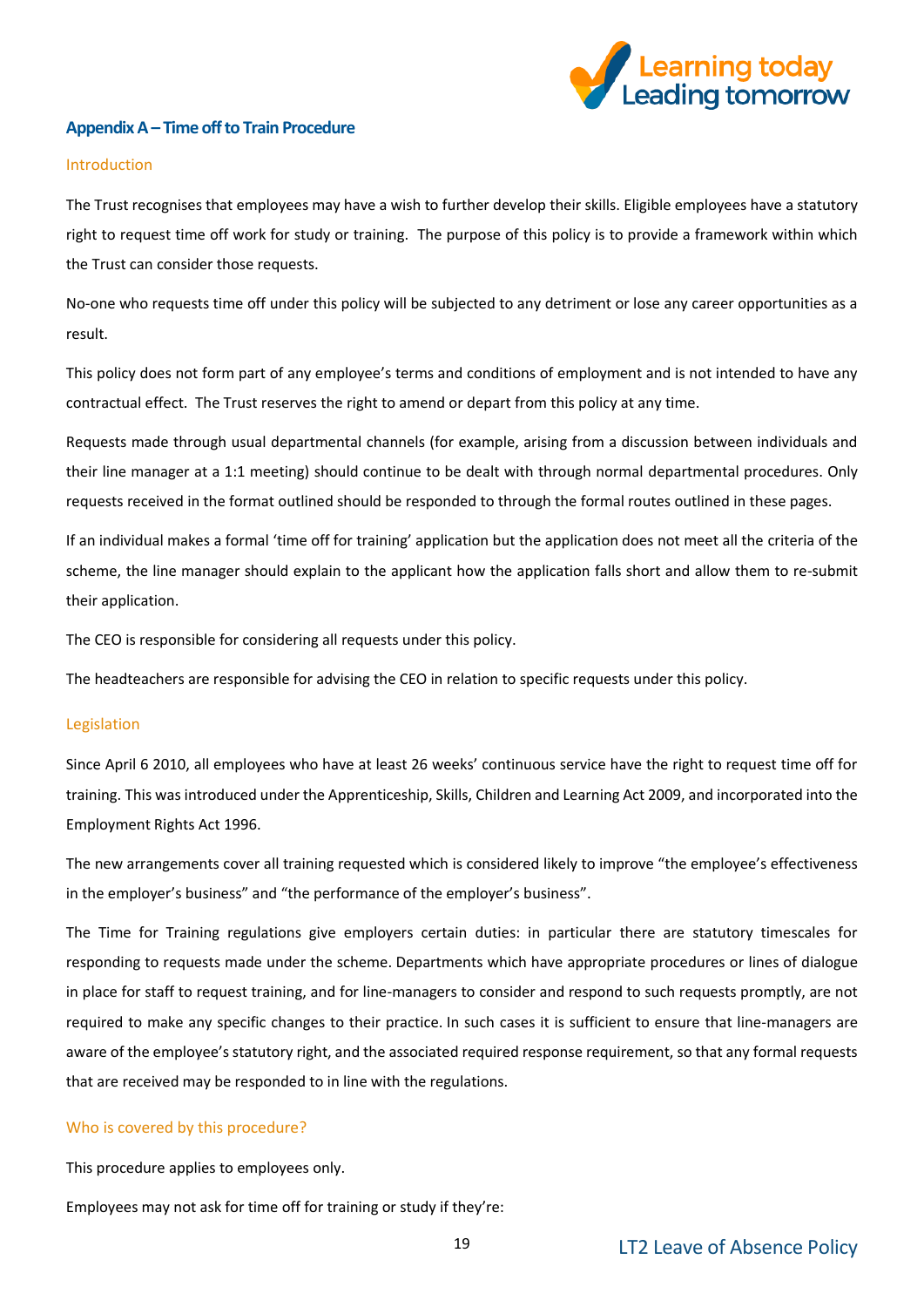

- An agency worker
- Of compulsory school age
- A young person who's already got the right to take paid time off for study or training
- Aged 16 to 18 and already expected to take part in education or training
- Consultants or self-employed contractors

## When can staff request time off to train?

To be eligible to make a formal request under this policy, the individual must:

- Be an employee
- Have worked for us continuously for 26 weeks at the date your request is made
- Have made no previous formal requests under this policy in the last 12 months

The Trust will disregard that a request was made in the proceeding 12 months in the following circumstances:

- If the trust agreed to the earlier request but the training was cancelled or the employee was unable to start it because of unforeseen circumstances that were not their fault
- If the employee withdrew the earlier request because it was not valid

## What type of training is covered?

Any type of study or training can be requested under this policy. It does not matter how or where it takes place. For example, it could be:

- An accredited programme leading to a formal qualification
- An unaccredited skills-related training
- Training provided in the workplace
- A one-day training course provided by an external training provider
- A part-time college course
- An online training module (e-learning)
- A distance learning course

The study or training does not need to lead to a formal qualification. The only limitation is that it must be for the purpose of:

- Improving the employees effectiveness at work
- Improving the performance of the trust and school

The individual may request more than one type of training in a single request.

## Making a formal time off to train request

To make a formal request under this policy an employee must submit it in writing via their line manager to the Headteacher or to the CEO if a member of the Executive team. The request should include the following information: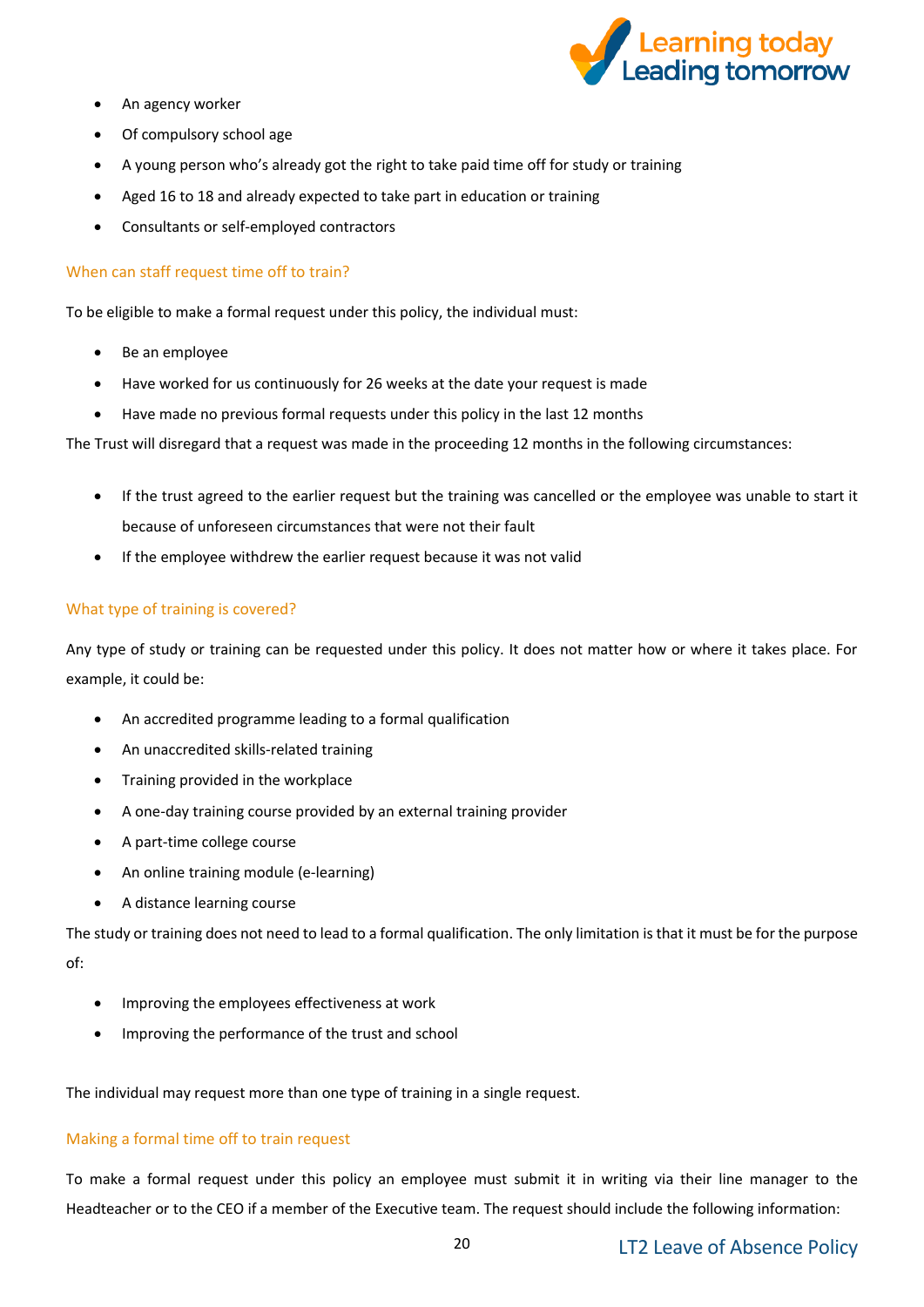

- A statement that the request is made under this policy
- The date of the request
- Include a statement that the application is made ''under section 63F of the Employment Right Act 1996'
- The subject matter of the study or training
- Where and when it would take place
- Who would provide or supervise it
- What qualification (if any) it would lead to
- How the employee thinks the study or training would improve their effectiveness at work
- How the employee thinks the study or training would improve the performance of the Trust and school
- Details of any previous applications that have been made under this policy, the date of that application and how it was made (for example, whether it was by e-mail or letter and who it was sent to).

The Trust does not have to consider the request if all of this information is not included.

The request should be sent to the Headteacher (for school-based staff) or directly to the CEO (for Trust based staff). The Headteacher has 10 days to present the case to the CEO for consideration. The CEO has 28 days to:

- Accept the request
- Hold a meeting to discuss the request

If the CEO agrees to the request without the need for a meeting, the CEO will inform the employee in writing.

The CEO will treat the request as withdrawn if the employee:

- Tells the trust that they are withdrawing the request
- Fail to attend meetings without reasonable cause
- Unreasonably refuses to provide information the trust needs to consider the request.

In those cases, the Headteacher/CEO will write to confirm that the request has been treated as withdrawn. The employee will not normally be able to make another formal request for 12 months from the date of their original request.

#### Meeting

If it is appropriate to hold a meeting, the headteacher or CEO will arrange to hold a meeting with the employee at a mutually convenient time and place, within 28 days of receiving the formal request. The time limit may be extended by mutual consent.

If the person who would ordinarily hold the meeting is on annual leave or sick leave at the time of the request, the meeting will be held within 28 days of their return or within 8 weeks of the request, whichever is sooner. If necessary the employee should contact the Headteacher who will appoint someone else to hold the meeting.

The meeting will be used to discuss the request and, if appropriate, explore any alternatives.

The CEO/headteacher will tell the employee of its decision in writing within 14 days of the meeting unless this time limit has been extended by mutual consent and in writing.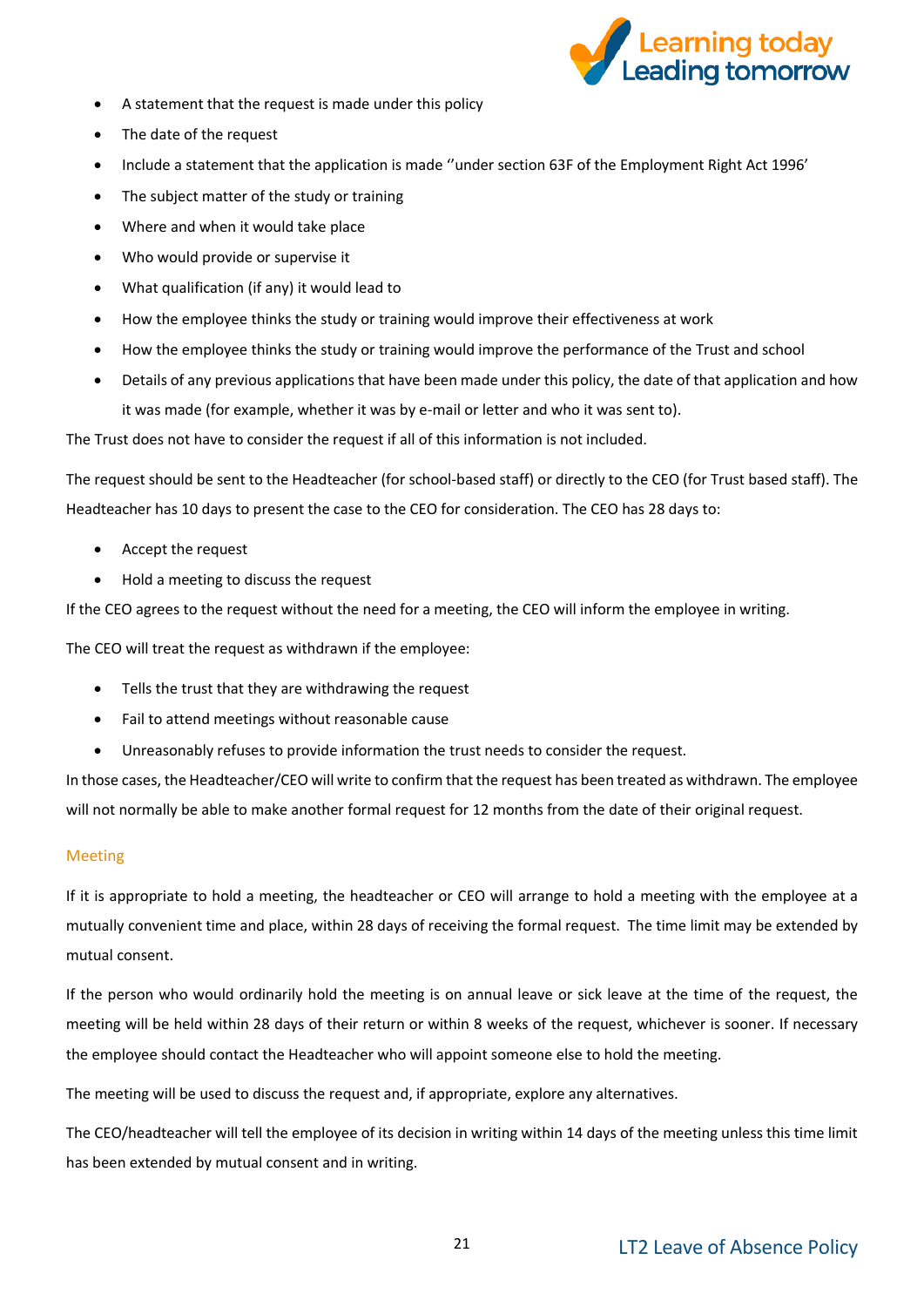

## If the Trust agrees to your request

Where the CEO agrees to all or part of the employee's request the trust will give them a written and dated notice containing the following information:

- Which part of the request is agreed
- If any part is not agreed, which part of the request has been rejected
- The subject of the agreed study or training
- Where and when it will take place
- Who will provide or supervise it
- What qualification (if any) it will lead to
- Any changes to the employee's working hours in order to accommodate the agreed study or training
- Whether the employee will be paid for carrying out the study or training
- How any tuition fees or other direct costs of the agreed study or training will be met

In some cases, the trust or school may suggest changes to the request. For example, the Trust/school may suggest a different course of study or training, or may suggest an alternative time or place. These may be discussed at the meeting or may require discussion afterwards. The written notice of the Trust's decision will set out any changes that the employee has agreed to. The Trust will ask the employee to sign and return a copy of the notice to show their agreement.

The Trust does not have to pay the employee while they are taking time off for study or training requested under this policy, unless this is necessary in order to comply with minimum wage legislation. However, in some cases the Trust may agree to pay for some or all of the time off.

The Trust does not have to pay the costs of study or training requested under this policy (including any associated costs such as travel expenses). However, in some cases the Trust may agree to meet some or all of those costs.

#### If the Trust rejects all or part of your request

Where the CEO rejects all or part of the employee's request, the CEO will give a written and dated notice containing the following information:

- Which part of the request is rejected
- If any part is agreed, which part of the request has been agreed
- Which of the grounds for rejection set out below applies and the reasons why
- The appeal procedure

The CEO may reject the request for any of the following reasons:

- That the proposed study or training would not in the trust's view improve the employee's effectiveness at work and the performance of the business
- The burden of additional costs
- Detrimental effect on ability to meet the demands of the Trust
- Inability to reorganise work among existing staff
- Inability to recruit additional staff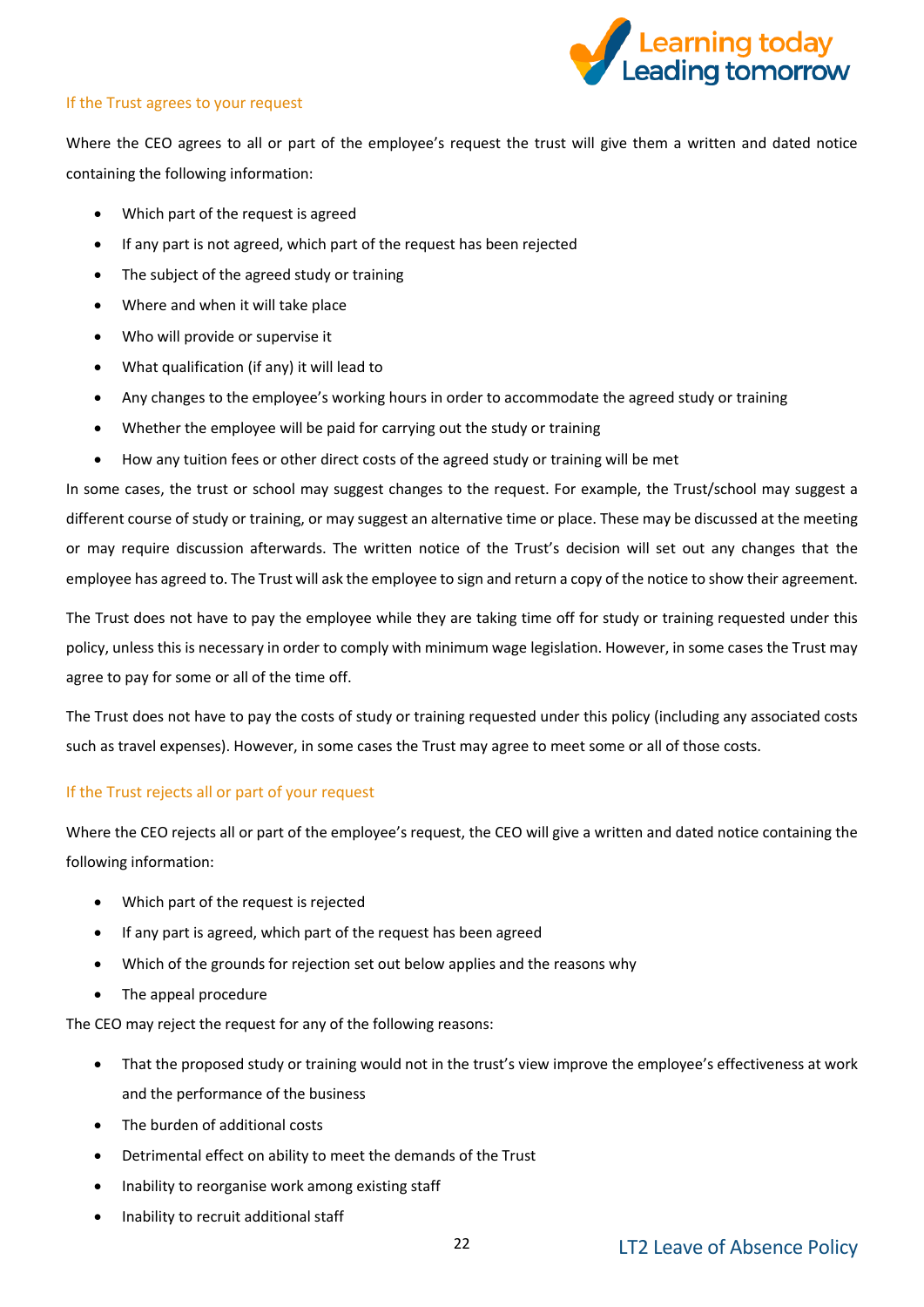

- Detrimental impact on quality
- Detrimental impact on performance
- Insufficiency of work during the periods that the employee proposes to work
- Planned structural changes
- Any other reasons that the Government sets out in future regulations

## Appeal

The employee may appeal if the Trust rejects all or part of their request. The appeal must:

- Be in writing and dated
- Set out the grounds on which they are appealing
- Be sent to the Chair of the Board of Trustees no more than 14 days after the employee receives the written notice of our decision

The Trust may decide to uphold the appeal in full without a meeting. In all other cases, the Chair of the Board of Trustees will arrange for an appeal meeting to take place within 14 days of receiving the appeal, unless the Trust agrees a longer time limit with the requester. The meeting will be held at a convenient time for all those attending and the employee may bring a colleague as a companion. The appeal meeting will be held by the Chair of the Board of Trustees.

The Trust will tell the employee the outcome of the appeal in writing within 14 days of the meeting, unless both parties mutually consent to a longer time limit. That decision will be final and the employee will not be able to make another formal request until 12 months after the date of their original request. If the Trust upholds the appeal, the Trust will give the employee the information set out above (see 'If the Trust agrees to your request'). If the Trust rejects your appeal, it will explain the reasons in writing.

#### If we need more time

There may be exceptional occasions when it is not possible to adhere to the time limits in this policy. For example, the Trust may need to delay holding a meeting or notifying the employee of the decision. The Trust will ask for the employee's agreement to extend the time limit and will confirm in writing any agreement reached. In many cases this will be in the employee's interests as it will enable the appropriate person to consider the request properly.

#### Changes to agreed study or training arrangements

The employee must tell the trust in writing immediately if they:

- Do not start the agreed study or training for any reason (for example, if it is cancelled)
- Do not complete the agreed study or training
- Undertake (or wish to undertake) a different course of study or training

The employee should also tell the Trust immediately if they become aware of any changes to agreed study or training, including changes to the timing or content of the course.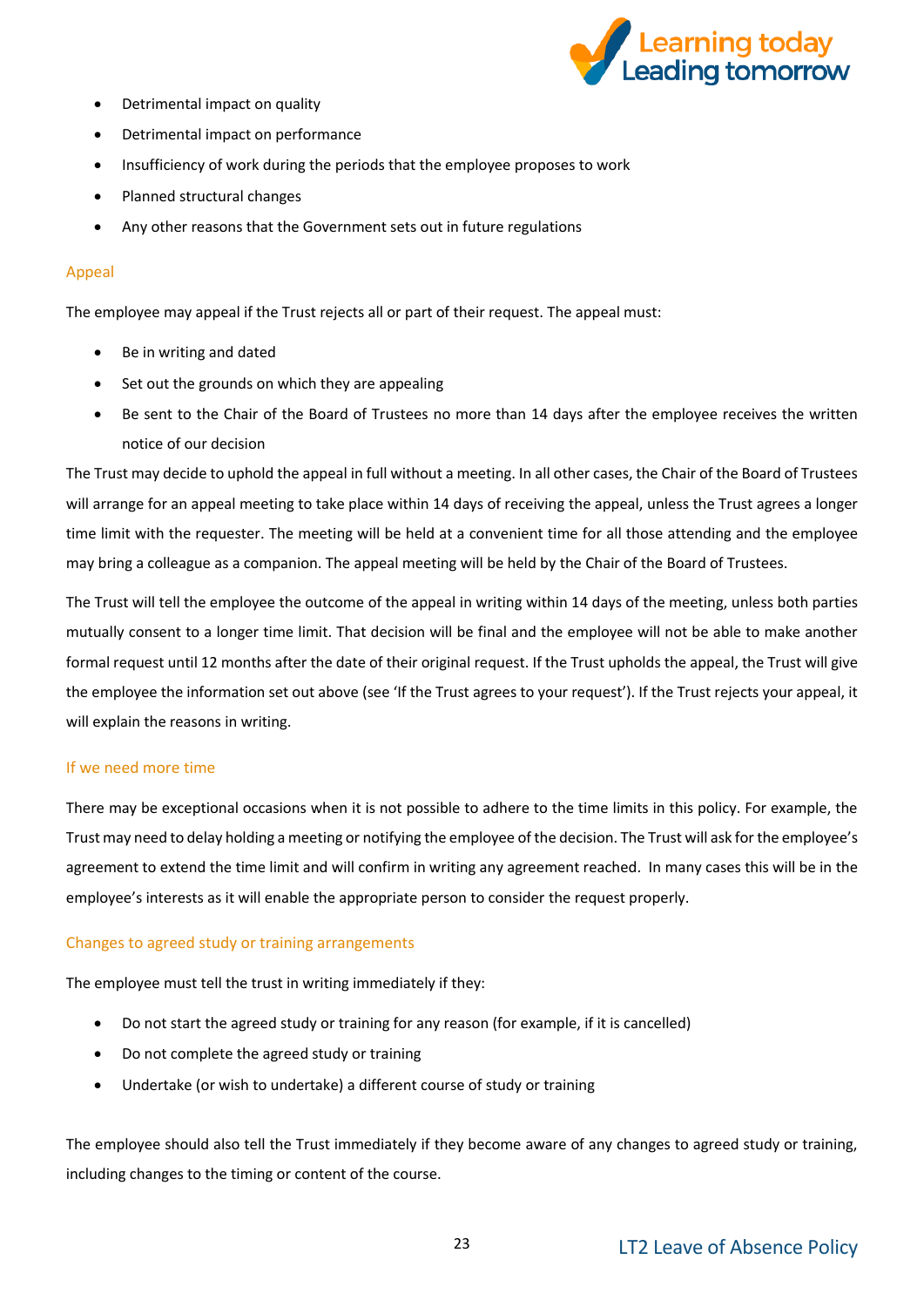

## Repayment of training fees where an employee leaves or does not complete training

Where the Trust has either contributed to or covered the costs of any training, should the employee leave the Trust within 18 months from the date of incurring external and/or education course fees the Trust reserves the right to recover all or some of these costs including travel and accommodation expenses and normal remuneration paid to the employee whilst on training and/or study leave.

This is calculated in accordance with the following formula:

Sum repayable =  $E \times [18-M]/18$  where:

E = Training expenses met by the Trust in the preceding 18 months including travel and accommodation expenses and normal remuneration paid to the employee whilst on training and/or study leave.

M = number of complete months since completion of training

Should an employee decide not to finish a course the Trust reserves the right to recover all or some of the costs including travel and accommodation expenses and normal remuneration paid to the employee whilst on training and/or study leave.

The sum repayable would be an amount up to the amount of training expenses met by Trust in the preceding 18 months including travel and accommodation expenses and normal remuneration paid to the employee whilst on training and/or study leave.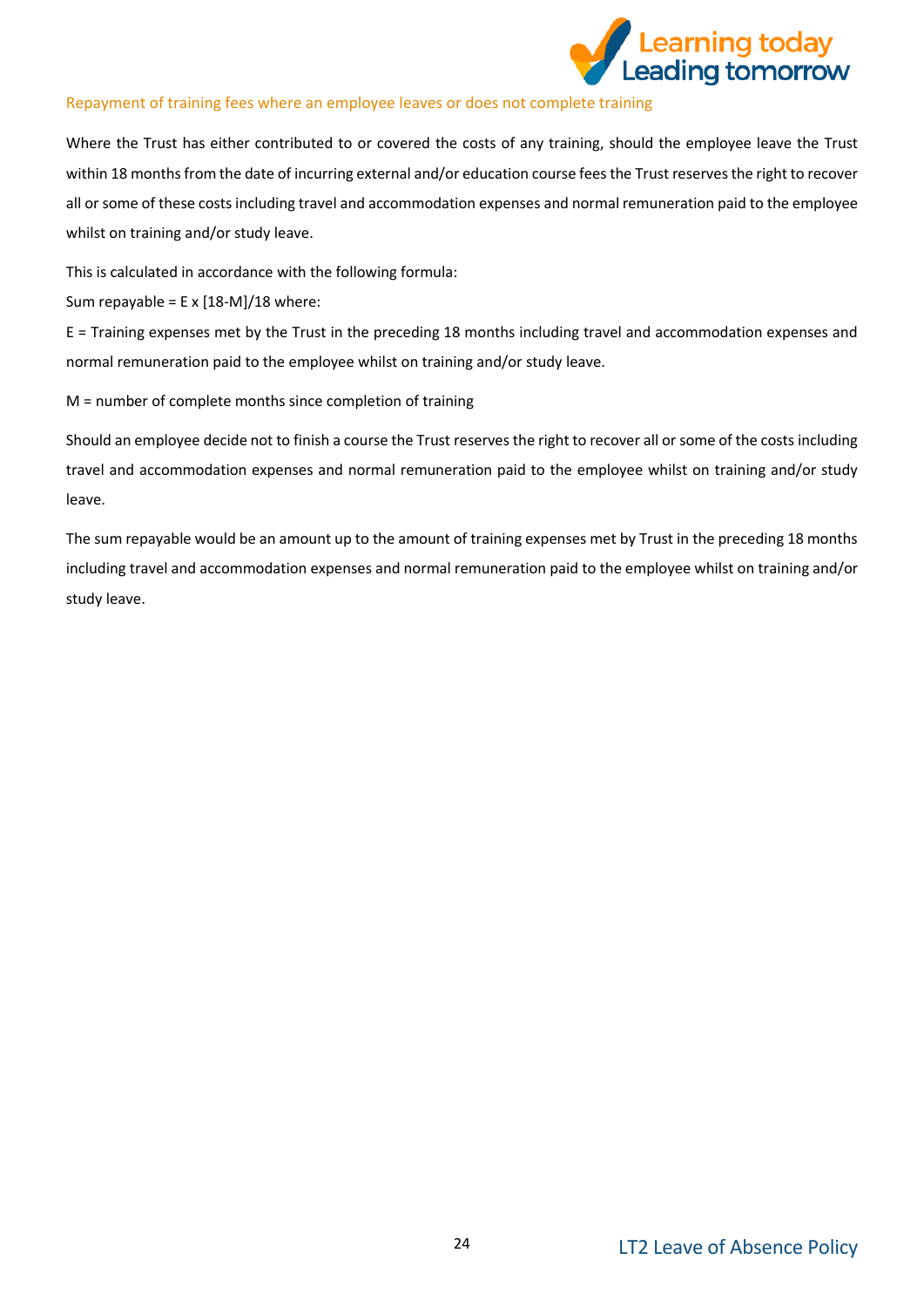

## Pro-forma letter: responding to a time off for training request. If the request is to be accepted

Dear

Thank you for your *[letter/email]* dated *[insert date]* in which you requested to take time off to undertake training in *[insert* subject of the training requested].

I/We have given this request careful consideration and I am delighted to let you know that I/we are happy to accept your request. The time that you have requested will be granted on *[delete as appropriate] a paid basis/ an unpaid basis/the basis* that you will make up the time that you need to take away from work for training. The department will/will not be able to meet the cost of this training.

The training will take place in [insert location] on [insert date] for a period of [insert length of training period]

[insert the following if appropriate] and will lead to you being awarded the following qualification. [insert details of qualification].

If you are unable to undertake this training, please let me know as soon as possible.

## Pro-forma letter: responding to request where a meeting is required to discuss the application.

(N/B Requests should not be refused unless a meeting has been held)

Dear

Thank you for your *[letter/email]* dated *[insert date]* in which you requested to take time off to undertake training in *[insert* subject of the training requested].

I would like to meet with you to discuss this application and suggest that we meet at *[insert time/date/location of meeting]*.

You are entitled to be accompanied at this meeting by a work colleague or a Trade Union representative if you wish. Would you please inform me prior to the meeting who you intend to have accompanying you. Please contact me if you require any assistance in making the arrangements.

## Proforma Letter: responding to a request, if the request is to be rejected

(N/B a meeting should be held before a decision to reject a request is made)

Dear

Thank you for your *[letter/email]* dated *[insert date]* in which you requested to take time off to undertake training in *[insert* subject of the training requested].